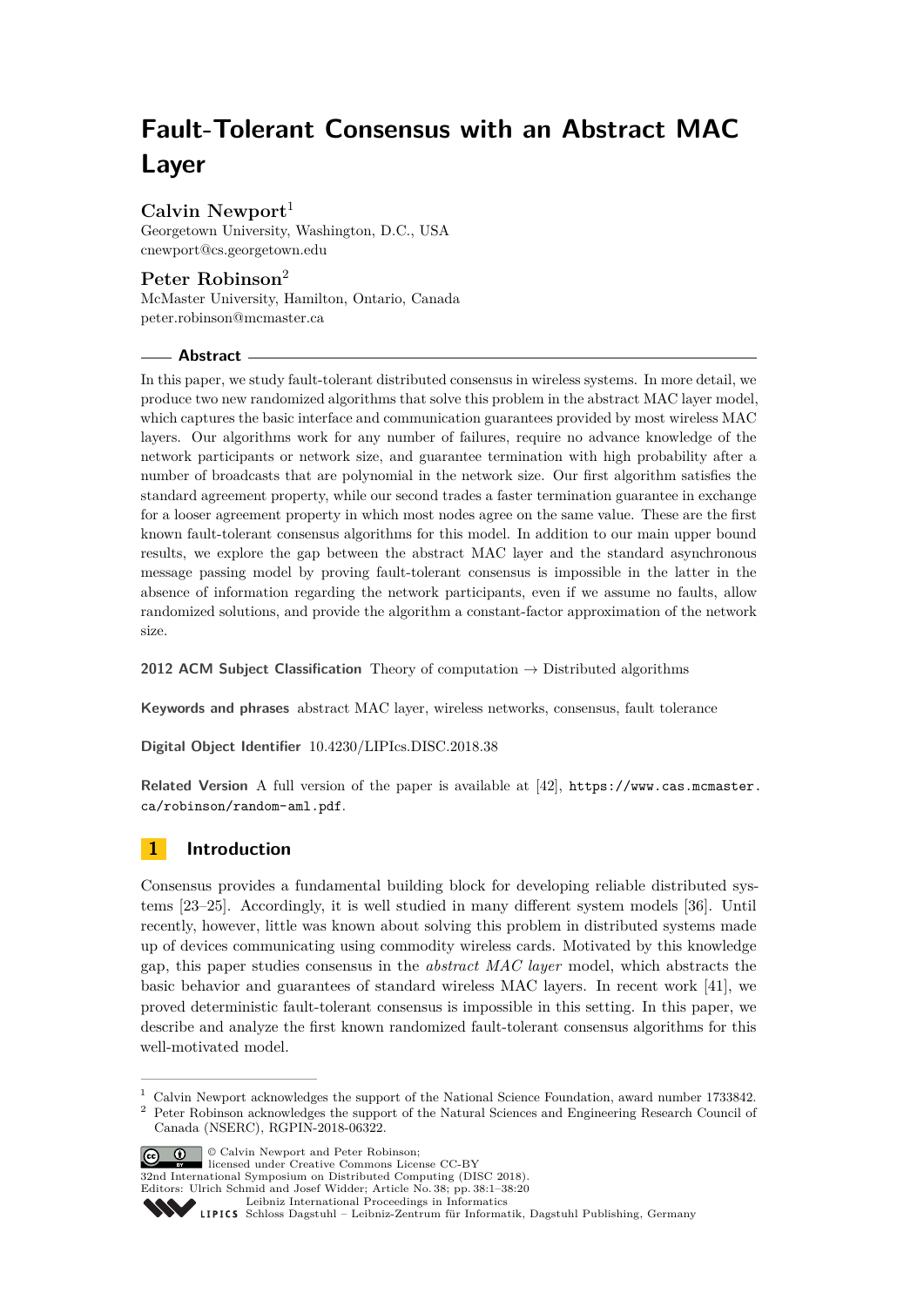## **38:2 Fault-Tolerant Consensus with an Abstract MAC Layer**

**The Abstract MAC Layer.** Most existing work on distributed algorithms for wireless networks assumes low-level synchronous models that force algorithms to directly grapple with issues caused by contention and signal fading. Some of these models describe the network topology with a graph (c.f., [\[8,](#page-17-0) [16,](#page-17-1) [20,](#page-17-2) [28,](#page-18-3) [32,](#page-18-4) [38\]](#page-18-5)), while others use signal strength calculations to determine message behavior (c.f., [\[17,](#page-17-3) [21,](#page-18-6) [26,](#page-18-7) [27,](#page-18-8) [37,](#page-18-9) [39\]](#page-18-10)).

As also emphasized in [\[41\]](#page-19-1), these models are useful for asking foundational questions about distributed computation on shared channels, but are not so useful for developing algorithmic strategies suitable for deployment. In real systems, algorithms typically do not operate in synchronous rounds and they are not provided unmediated access to the radio. They must instead operate on top of a general-purpose MAC layer which is responsible for many network functions, including contention management, rate control, and co-existence with other network traffic.

Motivated by this reality, in this paper we adopt the *abstract MAC layer* model [\[34\]](#page-18-11), an asynchronous broadcast-based communication model that captures the basic interfaces and guarantees provided by common existing wireless MAC layers. In more detail, if you provide the abstract MAC layer a message to broadcast, it will eventually be delivered to nearby nodes in the network. The specific means by which contention is managed  $-e.g.,$ CSMA, TDMA, uniform probabilistic routines such as  $DECAY$  [\[8\]](#page-17-0) – is abstracted away by the model. At some point after the contention management completes, the abstract MAC layer passes back an *acknowledgment* indicating that it is ready for the next message. This acknowledgment contains no information about the number or identities of the message recipient.

(In the case of the MAC layer using CSMA, for example, the acknowledgment would be generated after the MAC layer detects a clear channel. In the case of TDMA, the acknowledgment would be generated after the device's turn in the TDMA schedule. In the case of a probabilistic routine such as DECAY, the acknowledgment would be generated after a sufficient number of attempts to guarantee successful delivery to all receivers with high probability.)

The abstract MAC abstraction, of course, does not attempt to provide a detailed representation of any specific existing MAC layer. Real MAC layers offer many more modes and features then is captured by this model. In addition, the variation studied in this paper assumes messages are always delivered, whereas more realistic variations would allow for occasional losses.

This abstraction, however, still serves to capture the fundamental dynamics of real wireless application design in which the lower layers dealing directly with the radio channel are separated from the higher layers executing the application in question. An important goal in studying this abstract MAC layer, therefore, is attempting to uncover principles and strategies that can close the gap between theory and practice in the design of distributed systems deployed on standard layered wireless architectures.

**Our Results.** In this paper, we studied randomized fault-tolerant consensus algorithms in the abstract MAC layer model. In more detail, we study binary consensus and assume a single-hop network topology. Notice, our use of randomization is necessary, as deterministic consensus is impossible in the abstract MAC layer model in the presence of even a single fault (see our generalization of FLP from [\[41\]](#page-19-1)).

To contextualize our results, we note that the abstract MAC layer model differs from standard asynchronous message passing models in two main ways: (1) the abstract MAC layer model provides the algorithm no advance information about the network size or membership,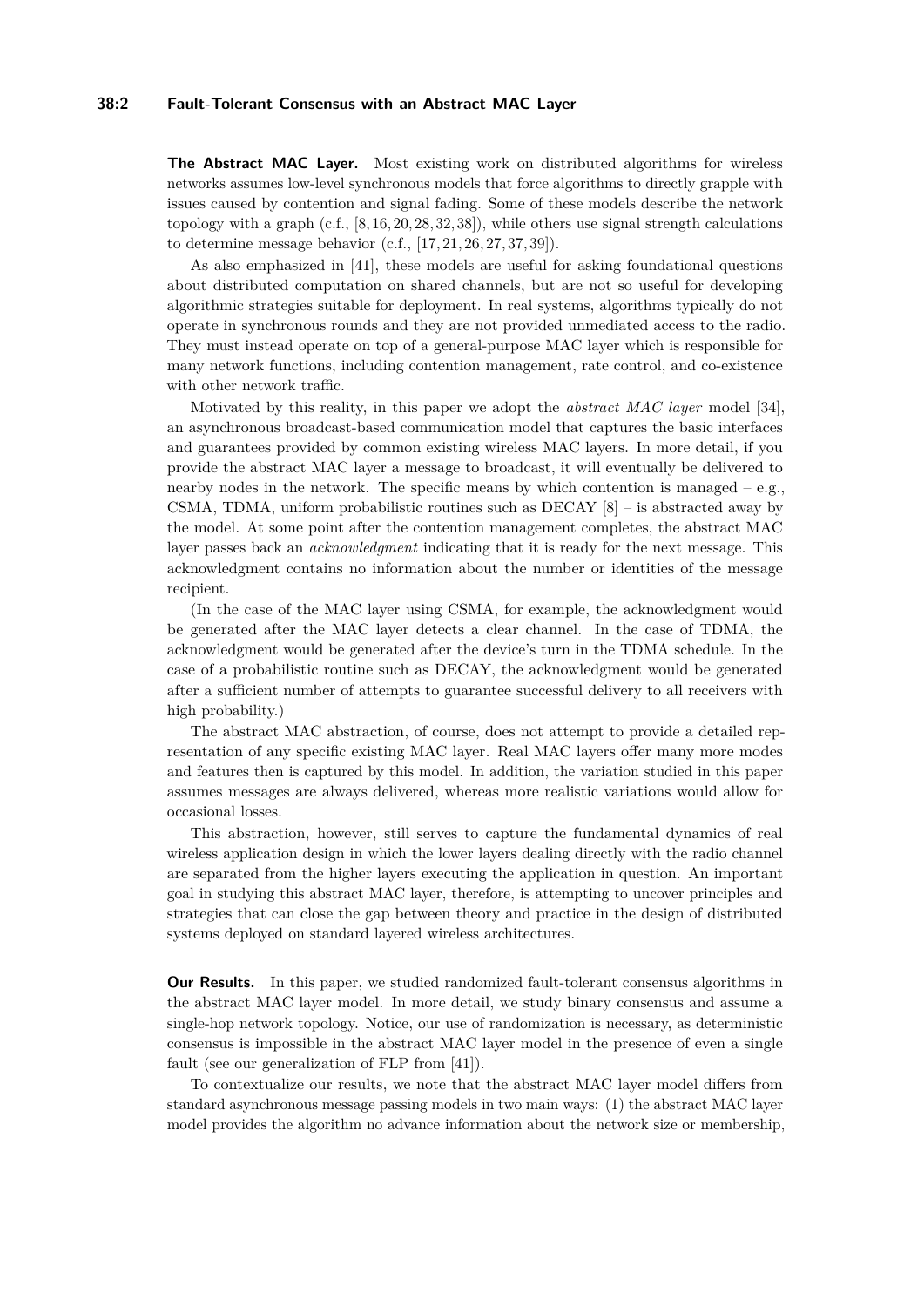requiring nodes to communicate with a blind broadcast primitive instead of using pointto-point channels, (2) the abstract MAC layer model provides an acknowledgment to the broadcaster at some point after its message has been delivered to all of its neighbors. This acknowledgment, however, contains no information about the number or identity of these neighbors (see above for more discussion of this fundamental feature of standard wireless MAC layers).

Most randomized fault-tolerant consensus algorithms in the asynchronous message passing model strongly leverage knowledge of the network. A strategy common to many of these algorithms, for example, is to repeatedly collect messages from at least  $n - f$  nodes in a network of size *n* with at most *f* crash failures (e.g., [\[9\]](#page-17-4)). This strategy does not work in the abstract MAC layer model as nodes do not know *n*.

To overcome this issue, we adapt an idea introduced in early work on fault-tolerant consensus in the asynchronous shared memory model: *counter racing* (e.g., [\[5,](#page-17-5) [12\]](#page-17-6)). At a high-level, this strategy has nodes with initial value 0 advance a shared memory counter associated with 0, while nodes with initial value 1 advance a counter associated with 1. If a node sees one counter get ahead of the other, they adopt the initial value associated with the larger counter, and if a counter gets sufficiently far ahead, then nodes can decide.

Our first algorithm (presented in Section [3\)](#page-7-0) implements a counter race of sorts using the acknowledged blind broadcast primitive provided by the model. Roughly speaking, nodes continually broadcast their current proposal and counter, and update both based on the pairs received from other nodes. Proving safety for this type of strategy in shared memory models is simplified by the atomic nature of register accesses. In the abstract MAC layer model, by contrast, a broadcast message is delivered non-atomically to its recipients, and in the case of a crash, may not arrive at some recipients at all.[3](#page-2-0) Our safety analysis, therefore, requires novel analytical tools that tame a more diverse set of possible system configurations.

To achieve liveness, we use a technique loosely inspired by the randomized delay strategy introduced by Chandra in the shared memory model [\[12\]](#page-17-6) . In more detail, nodes probabilistically decide to replace certain sequences of their counter updates with *nop* placeholders. We show that if these probabilities are adapted appropriately, the system eventually arrives at a state where it becomes likely for only a single node to be broadcasting updates, allowing progress toward termination.

Formally, we prove that with high probability in the network size *n*, the algorithm terminates after  $O(n^3 \log n)$  broadcasts are scheduled. This holds regardless of which broadcasts are scheduled (i.e., we do not impose a fairness condition), and regardless of the number of faults. The algorithm, as described, assumes nodes are provided unique IDs that we treat as comparable black boxes (to prevent them from leaking network size information). We subsequently show how to remove that assumption by describing an algorithm that generates unique IDs in this setting with high probability.

Our second algorithm (presented in Section [4\)](#page-14-0) trades a looser agreement guarantee for more efficiency. In more detail, we describe and analyze a solution to *almost-everywhere* agreement [\[18\]](#page-17-7), that guarantees most nodes agree on the same value. This algorithm terminates after  $O(n^2 \log^4 n \log \log n)$  broadcasts, which is a linear factor faster than our first algorithm (ignoring log factors). The almost-everywhere consensus algorithm consists of two phases. The first phase is used to ensure that almost all nodes obtain a good approximation

<span id="page-2-0"></span><sup>3</sup> We note that register simulations are also not an option in our model for two reasons: standard simulation algorithms require knowledge of *n* and a majority correct nodes, whereas we assume no knowledge of *n* and wait-freedom.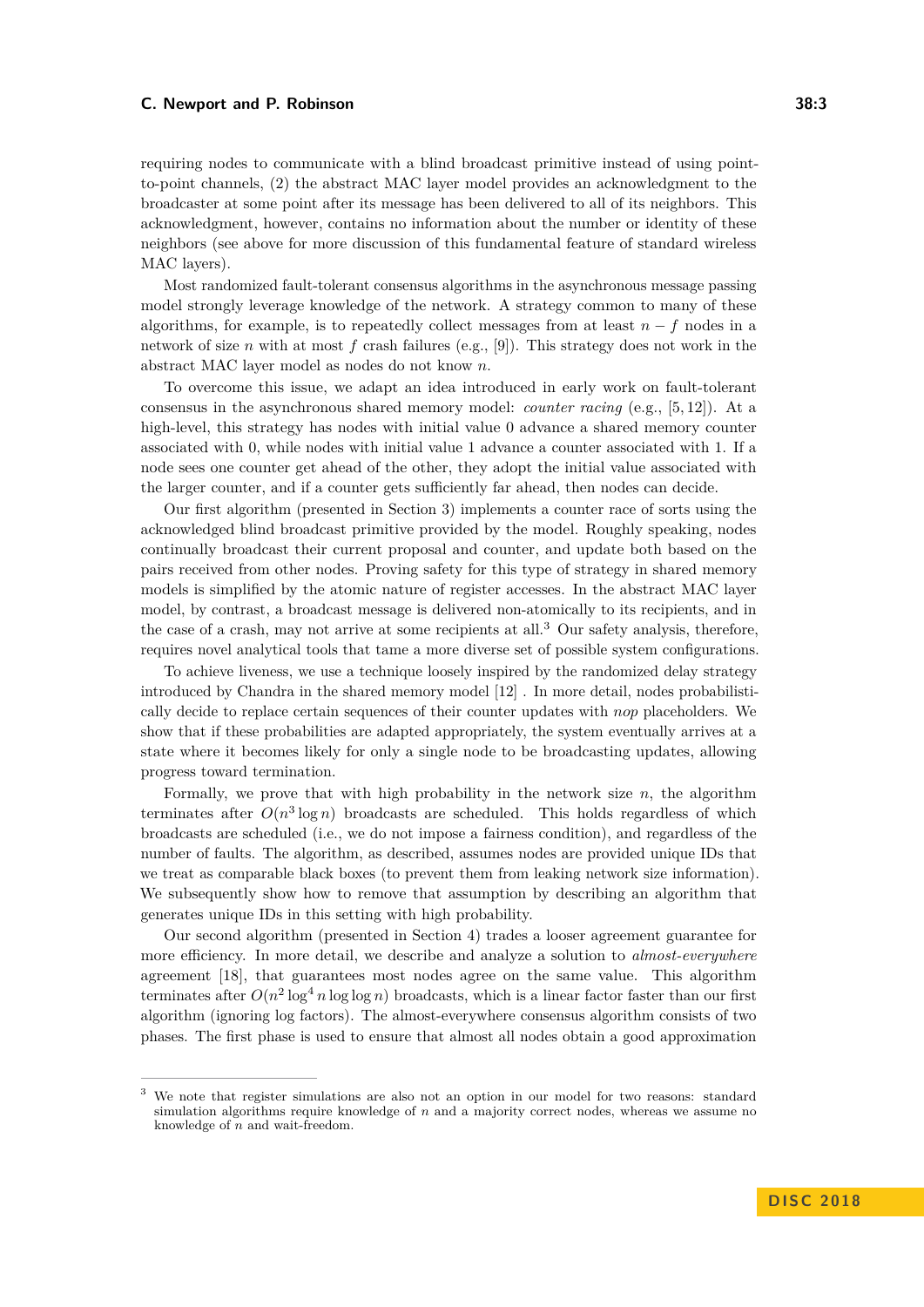## **38:4 Fault-Tolerant Consensus with an Abstract MAC Layer**

of the network size. In the second phase, nodes use this estimate to perform a sequence of broadcasts meant to help spread their proposal to the network. Nodes that did not obtain a good estimate in Phase 1 will leave Phase 2 early. The remaining nodes, however, can leverage their accurate network size estimates to probabilistically sample a subset to actively participate in each round of broadcasts. To break ties between simultaneously active nodes, each chooses a random rank using the estimate obtained in Phase 1. We show that with high probability, after not too long, there exists a round of broadcasts in which the first node receiving its acknowledgment is both active and has the minimum rank among other active nodes – allowing its proposal to spread to all remaining nodes.

Finally, we explore the gap between the abstract MAC layer model and the related asynchronous message passage passing model. We prove (in Section [5\)](#page-15-0) that fault-tolerant consensus is impossible in the asynchronous message passing model in the absence of knowledge of network participants, even if we assume no faults, allow randomized algorithms, and provide a constant-factor approximation of *n*. This differs from the abstract MAC layer model where we solve this problem without network participant or network size information, and assuming crash failures. This result implies that the fact that broadcasts are acknowledged in the abstract MAC layer model is crucial to overcoming the difficulties induced by limited network information.

**Related Work.** Consensus provides a fundamental building block for reliable distributed computing [\[23–](#page-18-0)[25\]](#page-18-1). It is particularly well-studied in asynchronous models [\[2,](#page-17-8) [35,](#page-18-12) [40,](#page-18-13) [44\]](#page-19-3).

The abstract MAC layer approach<sup>[4](#page-3-0)</sup> to modeling wireless networks was introduced in [\[33\]](#page-18-14) (later expanded to a journal version [\[34\]](#page-18-11)), and has been subsequently used to study several different problems [\[14,](#page-17-9) [15,](#page-17-10) [29,](#page-18-15) [30,](#page-18-16) [41\]](#page-19-1). The most relevant of this related work is [\[41\]](#page-19-1), which was the first paper to study consensus in the abstract MAC layer model. This previous paper generalized the seminal FLP [\[19\]](#page-17-11) result to prove deterministic consensus is impossible in this model even in the presence of a single failure. It then goes on to study deterministic consensus in the absence of failures, identifying the pursuit of fault-tolerant *randomized* solutions as important future work – the challenge taken up here.

We note that other researchers have also studied consensus using high-level wireless network abstractions. Vollset and Ezhilchelvan [\[45\]](#page-19-4), and Alekeish and Ezhilchelvan [\[4\]](#page-17-12), study consensus in a variant of the asynchronous message passing model where pairwise channels come and go dynamically – capturing some behavior of mobile wireless networks. Their correctness results depend on detailed liveness guarantees that bound the allowable channel changes. Wu et al. [\[46\]](#page-19-5) use the standard asynchronous message passing model (with unreliable failure detectors [\[13\]](#page-17-13)) as a stand-in for a wireless network, focusing on how to reduce message complexity (an important metric in a resource-bounded wireless setting) in solving consensus.

A key difficulty for solving consensus in the abstract MAC layer model is the absence of advance information about network participants or size. These constraints have also been studied in other models. Ruppert [\[43\]](#page-19-6), and Bonnet and Raynal [\[10\]](#page-17-14), for example, study the amount of extra power needed (in terms of shared objects and failure detection, respectively) to solve wait-free consensus in *anonymous* versions of the standard models. Attiya et al. [\[6\]](#page-17-15) describe consensus solutions for shared memory systems without failures or unique ids. A

<span id="page-3-0"></span>There is no *one* abstract MAC layer model. Different studies use different variations. They all share, however, the same general commitment to capturing the types of interfaces and communication/timing guarantees that are provided by standard wireless MAC layers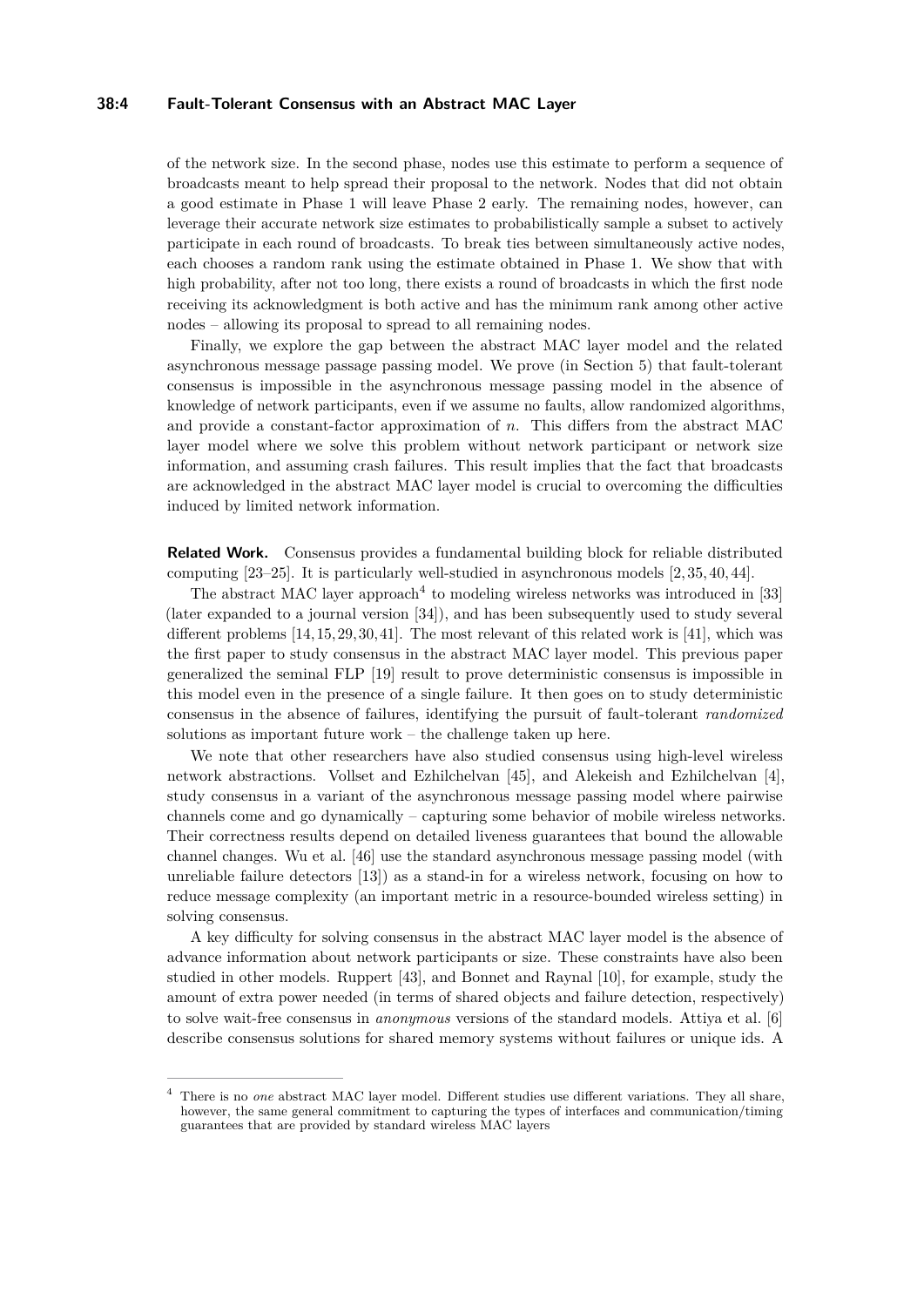series of papers [\[3,](#page-17-16) [11,](#page-17-17) [22\]](#page-18-17), starting with the work of Cavin et al. [\[11\]](#page-17-17), study the related problem of *consensus with unknown participants* (CUPs), where nodes are only allowed to communicate with other nodes whose identities have been provided by a *participant detector* formalism.

Closer to our own model is the work of Abboud et al. [\[1\]](#page-17-18), which also studies a single hop network where nodes broadcast messages to an unknown group of network participants. They prove deterministic consensus is impossible in these networks under these assumptions without knowledge of network size. In this paper, we extend these existing results by proving this impossibility still holds even if we assume randomized algorithms and provided the algorithm a constant-factor approximation of the network size. This bound opens a sizable gap with our abstract MAC layer model in which consensus is solvable without this network information.

We also consider almost-everywhere (a.e.) agreement [\[18\]](#page-17-7), a weaker variant of consensus, where a small number of nodes are allowed to decide on conflicting values, as long as a sufficiently large majority agrees. Recently, a.e. agreement has been studied in the context of peer-to-peer networks (c.f. [\[7,](#page-17-19) [31\]](#page-18-18)), where the adversary can isolate small parts of the network thus rendering (everywhere) consensus impossible. We are not aware of any prior work on a.e. agreement in the wireless settings.

# **2 Model and Problem**

In this paper, we study a variation of the *abstract MAC layer* model, which describes system consisting of a single hop network of  $n \geq 1$  computational devices (called *nodes* in the following) that communicate wirelessly using communication interfaces and guarantees inspired by commodity wireless MAC layers.

In this model, nodes communicate with a *bcast* primitive that guarantees to eventually deliver the broadcast message to all the other nodes (i.e., the network is single hop). At some point after a given *bcast* has succeeded in delivering a message to all other nodes, the broadcaster receives an *ack* informing it that the broadcast is complete (as detailed in the introduction, this captures the reality that most wireless contention management schemes have a definitive point at which they know a message broadcast is complete). This acknowledgment contains no information about the number or identity of the receivers.

We assume a node can only broadcast one message at a time. That is, once it invokes *bcast*, it cannot broadcast another message until receiving the corresponding *ack* (formally, overlapping messages are discarded by the MAC layer). We also assume any number of nodes can permanently stop executing due to crash failures. As in the classical message passing models, a crash can occur during a broadcast, meaning that some nodes might receive the message while others do not.

This model is event-driven with the relevant events scheduled asynchronously by an arbitrary *scheduler*. In more detail, for each node *u*, there are four event types relevant to *u* that can be scheduled: *init<sup>u</sup>* (which occurs at the beginning of an execution and allows *u* to initialize),  $recv(m)$ <sub>u</sub> (which indicates that *u* has received message *m* broadcast from another node),  $ack(m)_u$  (which indicates that the message m broadcast by u has been successfully delivered), and *crash<sup>u</sup>* (which indicates that *u* is crashed for the remainder of the execution).

A distributed algorithm specifies for each node *u* a finite collection of steps to execute for each of the non-*crash* event types. When one of these events is scheduled by the scheduler, we assume the corresponding steps are executed atomically at the point that the event is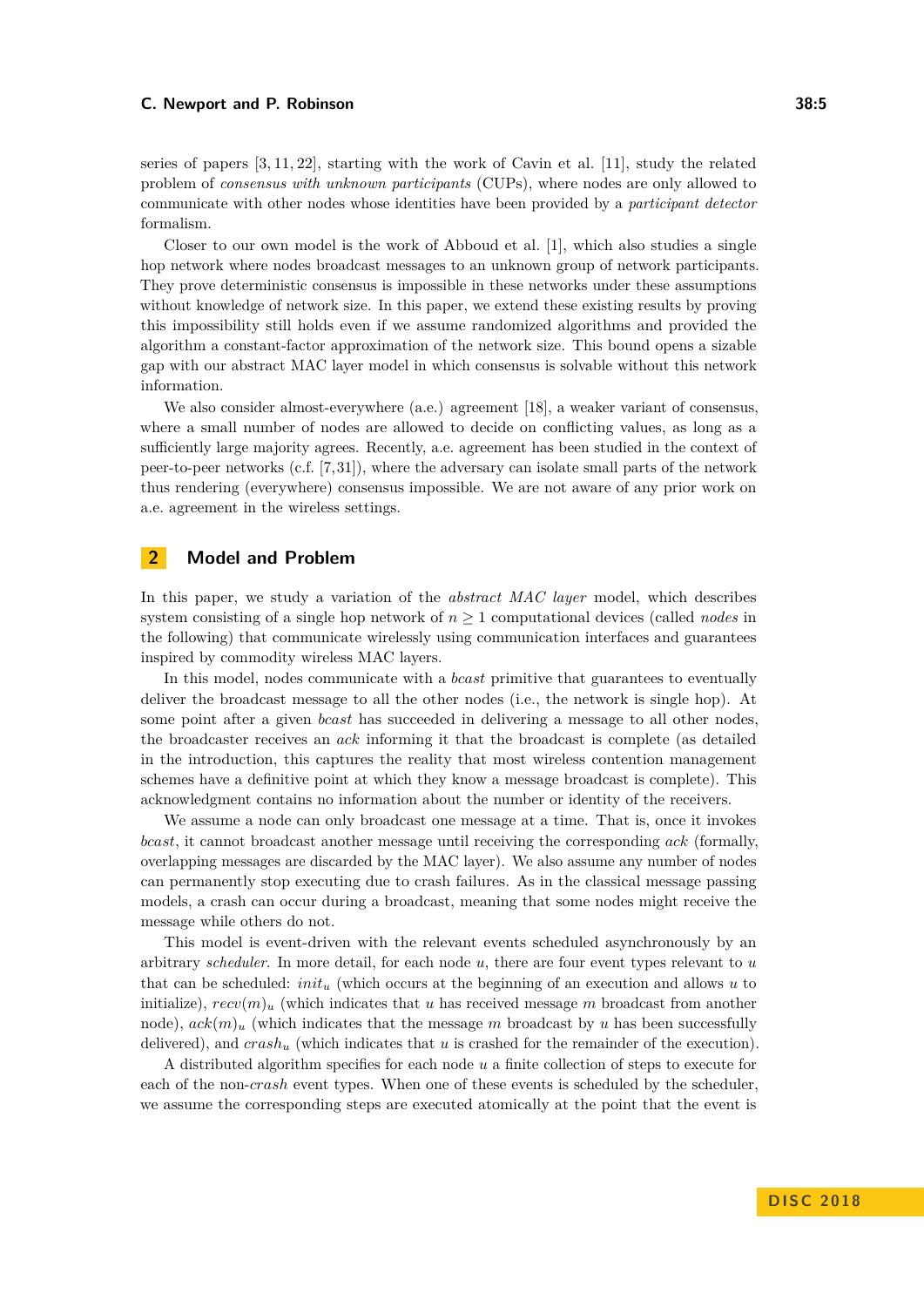#### **38:6 Fault-Tolerant Consensus with an Abstract MAC Layer**

scheduled. Notice that one of the steps that a node *u* can take in response to these events is to invoke a *bcast*(*m*)*<sup>u</sup>* primitive for some message *m*. When an event includes a *bcast* primitive we say it is *combined* with a broadcast.[5](#page-5-0)

We place the following constraints on the scheduler. It must start each execution by scheduling an *init* event for each node; i.e., we study the setting where all participating nodes are activated at the beginning of the execution. If a node *u* invokes a valid *bcast* $(m)_u$ primitive, then for each  $v \neq u$  that is not crashed when the broadcast primitive is invoked, the scheduler must subsequently either schedule a single  $recv(m)_v$  or  $crash_v$  event at v. At some point after these events are scheduled, it must then eventually schedule an  $ack(m)_u$ event at *u*. These are the only *recv* and *ack* events it schedules (i.e., it cannot create new messages from scratch or cause messages to be received/acknowledged multiple times). If the scheduler schedules a *crash<sup>v</sup>* event, it cannot subsequently schedule any future events for *u*.

We assume that in making each event scheduling decision, the scheduler can use the schedule history as well as the algorithm definition, but it does not know the nodes' private states (which includes the nodes' random bits). When the scheduler schedules an event that triggers a broadcast (making it a combined event), it is provided this information so that it knows it must now schedule receive events for the message. We assume, however, that the scheduler does not learn the *contents* of the broadcast message.[6](#page-5-1)

Given an execution  $\alpha$ , we say the *message schedule* for  $\alpha$ , also indicated  $msg[\alpha]$ , is the sequence of message events (i.e., *recv*, *ack*, and *crash*) scheduled in the execution. We assume that a message schedule includes indications of which events are combined with broadcasts.

**The Consensus Problem.** In this paper, we study binary consensus with probabilistic termination. In more detail, at the beginning of an execution each node is provided an *initial value* from {0*,* 1} as input. Each node has the ability to perform a single irrevocable *decide* action for either value 0 or 1. To solve consensus, an algorithm must guarantee the following three properties: (1) *agreement*: no two nodes decide different values; (2) *validity*: if a node decides value *b*, then at least one node started with initial value *b*; and (3) *termination (probabilistic)*: every non-crashed node decides with probability 1 in the limit.

Studying finite termination bounds is complicated in asynchronous models because the scheduler can delay specific nodes taking steps for arbitrarily long times. In this paper, we circumvent this issue by proving bounds on the number of scheduled events before the system reaches a *termination state* in which every non-crashed node has: (a) decided; or (b) will decide whenever the scheduler gets around to scheduling its next *ack* event.

Finally, in addition to studying consensus with standard agreement, we also study *almosteverywhere* agreement, in which only a specified majority fraction (typically a  $1-o(n)$ ) fraction of the *n* total nodes) must agree.

<span id="page-5-0"></span><sup>5</sup> Notice, we can assume without loss of generality, that the steps executed in response to an event never invoke more than a single *bcast* primitive, as any additional broadcasts invoked at the same time would lead to the messages being discarded due to the model constraint that a node must receive an *ack* for the current message before broadcasting a new message.

<span id="page-5-1"></span><sup>6</sup> This adversary model is sometimes called *message oblivious* and it is commonly considered a good fit for schedulers that control network behavior. This follows because it allows the scheduler to adapt the schedule based on the number of messages being sent and their sources – enabling it to model contention and load factors. One the other hand, there is not good justification for the idea that this schedule should somehow also depend on the specific bits contained in the messages sent. Notice, our liveness proof specifically leverages the message oblivious assumption as it prevents the scheduler from knowing which nodes are sending updates and which are sending *nop* messages.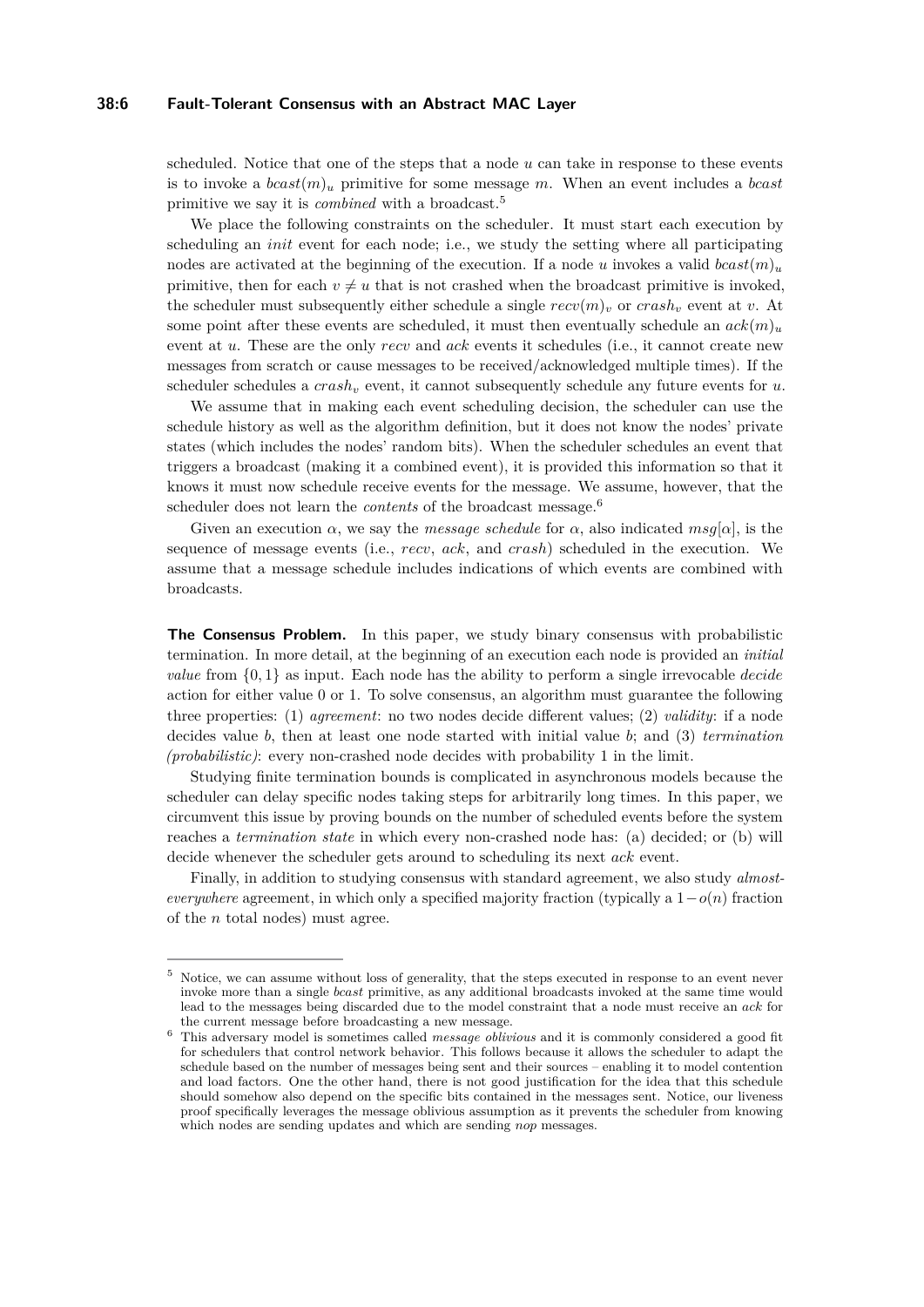**Algorithm 1** Counter Race Consensus (for node *u* with UID  $id_u$  and initial value  $v_u$ )

```
Initialization:
c_u \leftarrow 0n_u \leftarrow 2C_u \leftarrow \{(id_u, c_u, v_u)\}peers \leftarrow \{id_u\}phase \leftarrow 0active ← true
decide \leftarrow -1k \leftarrow 3c \leftarrow k + 3\mathbf{bcast}(nop, id_u, n_u)On Receiving ack(m):
phase \leftarrow phase + 1if m = (decide, b) then
     decide(b) and halt()
else
     newm ← ⊥
     C'_u \leftarrow C_u\hat{c}_{u}^{(0)} \leftarrow max counter in C'_{u} paired with value 0 (default to 0 if no such elements)
     \hat{c}_{u}^{(1)} \leftarrow \text{max} counter in C'_{u} paired with value 1 (default to 0 if no such elements)
     if \hat{c}_u^{(0)} > \hat{c}_u^{(1)} then v_u \leftarrow 0<br>class if \hat{c}_u^{(1)} > \hat{c}_u^{(0)} then u
     else if \hat{c}_u^{(1)} > \hat{c}_u^{(0)} then v_u \leftarrow 1\mathbf{if} \ c_u^{(0)} \geq \hat{c}_u^{(1)} + k \textbf{ or } decide = 0 \textbf{ then } newm \leftarrow (decide, 0)else if \hat{c}_u^{(1)} \ge \hat{c}_u^{(0)} + k or decide = 1 then newm \leftarrow (decide, 1)if newm = \perp then
          \textbf{if } \max\{\hat{c}_u^{(0)}, \hat{c}_u^{(1)}\} \leq c_u \textbf{ and } m \neq nop \textbf{ then } c_u \leftarrow c_u + 1else if \max\{\hat{c}_u^{(0)}, \hat{c}_u^{(1)}\} > c_u then c_u \leftarrow max\{\hat{c}_u^{(0)}, \hat{c}_u^{(1)}\}update (id_u, *, *) element in C_u with new c_u and v_unewm \leftarrow (counter, id_u, c_u, v_u, n_u)if phase \% c = 1 then with probability 1/n_u active \leftarrow true otherwise active \leftarrow falseif newm = (decide, *) or active = true then
          bcast(newm)
     else
          \mathbf{bcast}(nop, id_u, n_u)On Receiving Message m:
updateEstimate(m)
if m = (decide, b) then
     decide \leftarrow belse if m = (counter, id, c, v, n') then
     if \exists c', v' such that (id, c', v') \in C_u then
          remove (id, c', v') from C_uadd (id, c, v) to C_u
```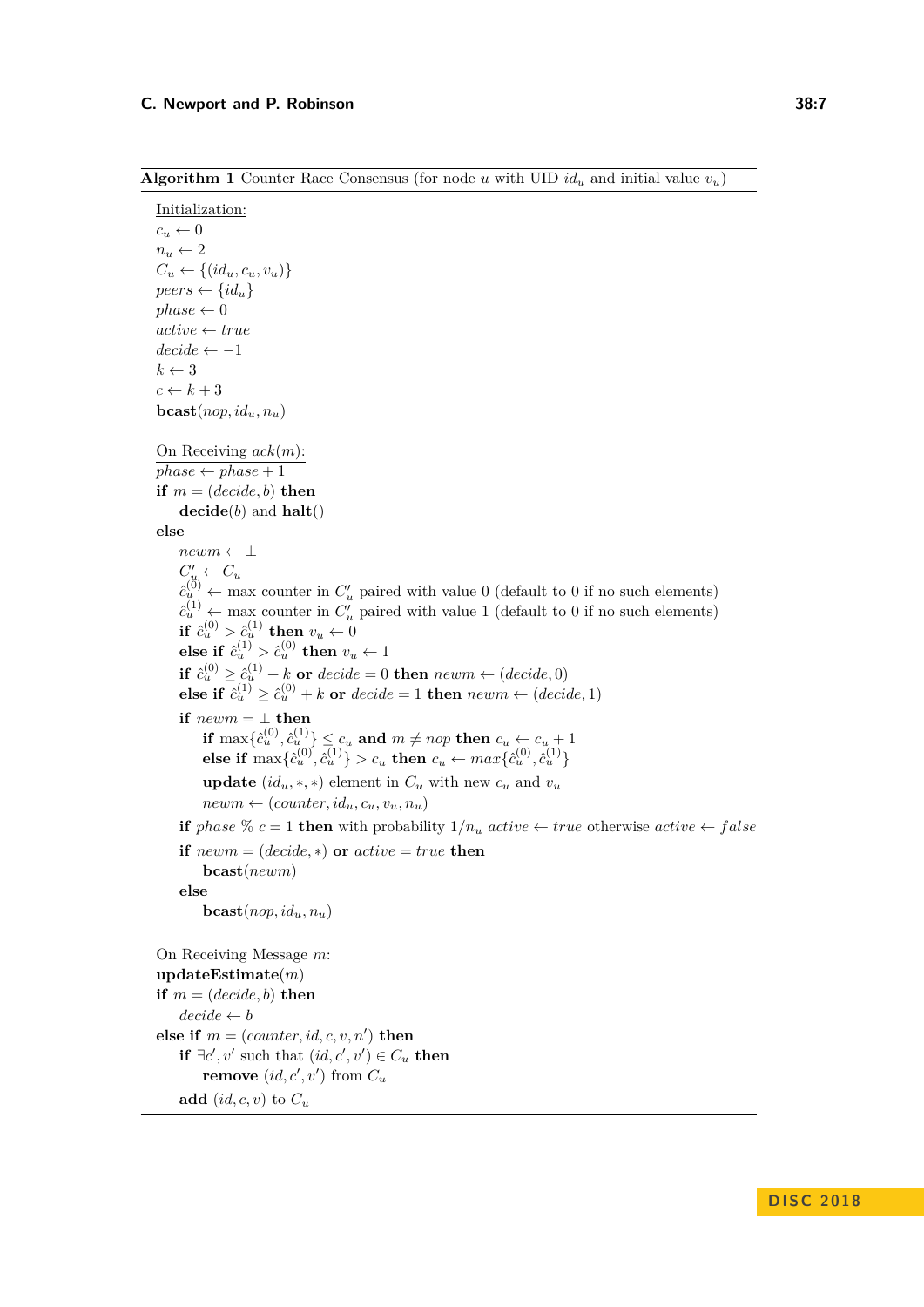**Algorithm 2** The **updateEstimate**(*m*) subroutine called by Counter Race Consensus during *recv*(*m*) event.

```
if m contains a UID id and network size estimate n' then
   peers \leftarrow peers \cup \{id\}n_u \leftarrow \max\{n_u, |peers|, n'\}
```
# <span id="page-7-0"></span>**3 Upper Bound**

Here we describe analyze our first randomized binary consensus algorithm: *counter race consensus* (see Algorithms 1 and 2 for pseudocode, and Section [3.1](#page-7-1) for a high-level description of its behavior). This algorithm assumes no advance knowledge of the network participants or network size. Nodes are provided unique IDs, but these are treated as comparable black boxes, preventing them from leaking information about the network size. (We will later discuss how to remove the unique ID assumption.) It tolerates any number of crash faults. The detailed proofs can be found in the full paper [\[42\]](#page-19-0).

# <span id="page-7-1"></span>**3.1 Algorithm Description**

The counter race consensus algorithm is described in pseudocode in the figures labeled Algorithm 1 and 2. Here we summarize the behavior formalized by this pseudocode.

The core idea of this algorithm is that each node *u* maintains a counter *c<sup>u</sup>* (initialized to 0) and a proposal *v<sup>u</sup>* (initialized to its consensus initial value). Node *u* repeatedly broadcasts  $c<sub>u</sub>$  and  $v<sub>u</sub>$ , updating these values before each broadcast. That is, during the *ack* event for its last broadcast of *c<sup>u</sup>* and *vu*, node *u* will apply a set of *update rules* to these values. It then concludes the *ack* event by broadcasting these updated values. This pattern repeats until *u* arrives at a state where it can safely commit to deciding a value.

The update rules and decision criteria applied during the *ack* event are straightforward. Each node *u* first calculates  $\hat{c}_u^{(0)}$ , the largest counter value it has sent or received in a message containing proposal value 0, and  $\hat{c}_u^{(1)}$ , the largest counter value it has sent or received in a message containing proposal value 1.

If  $\hat{c}_u^{(0)} > \hat{c}_u^{(1)}$ , then u sets  $v_u \leftarrow 0$ , and if  $\hat{c}_u^{(1)} > \hat{c}_u^{(0)}$ , then u sets  $v_u \leftarrow 1$ . That is, u adopts the proposal that is currently "winning" the counter race (in case of a tie, it does not change its proposal).

Node *u* then checks to see if either value is winning by a large enough margin to support a decision. In more detail, if  $\hat{c}_u^{(0)} \geq \hat{c}_u^{(1)} + 3$ , then *u* commits to deciding 0, and if  $\hat{c}_u^{(1)} \geq \hat{c}_u^{(0)} + 3$ , then *u* commits to deciding 1.

What happens next depends on whether or not *u* committed to a decision. If *u* did *not* commit to a decision (captured in the **if**  $newm = \perp$  **then** conditional), then it must update its counter value. To do so, it compares its current counter  $c_u$  to  $\hat{c}_u^{(0)}$  and  $\hat{c}_u^{(1)}$ . If  $c_u$  is smaller than one of these counters, it sets  $c_u \leftarrow \max\{\hat{c}_u^{(0)}, \hat{c}_u^{(1)}\}$ . Otherwise, if  $c_u$  is the largest counter that *u* has sent or received so far, it will set  $c_u \leftarrow c_u + 1$ . Either way, its counter increases. At this point, *u* can complete the *ack* event by broadcasting a message containing its newly updated  $c_u$  and  $v_u$  values.

On the other hand, if *u* committed to deciding value *b*, then it will send a (*decide, b*) message to inform the other nodes of its decision. On subsequently receiving an *ack* for this message, *u* will decide *b* and halt. Similarly, if *u* ever receives a (*decide, b*) message from *another* node, it will commit to deciding *b*. During its next *ack* event, it will send its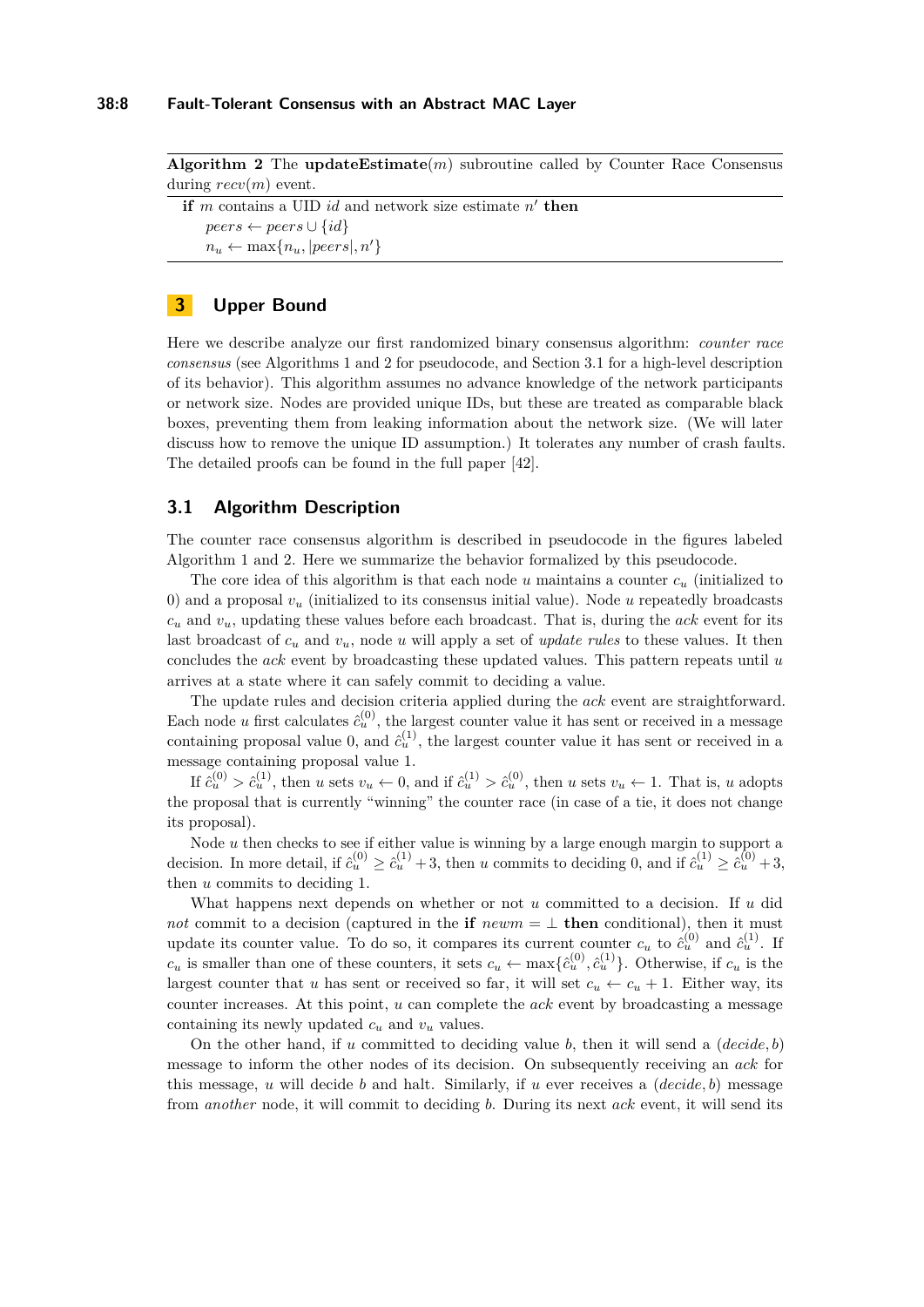own (*decide, b*) message and decide and halt on its corresponding *ack*. That is, node *u* will not decide a value until it has broadcast its commitment to do so, and received an *ack* on the broadcast.

The behavior described above guarantees agreement and validity. It is not sufficient, however, to achieve liveness, as an ill-tempered scheduler can conspire to keep the race between 0 and 1 too close for a decision commitment. To overcome this issue we introduce a random delay strategy that has nodes randomly step away from the race for a while by replacing their broadcast values with *nop* placeholders ignored by those who receive them. Because our adversary does not learn the *content* of broadcast messages, it does not know which nodes are actively participating and which nodes are taking a break (as in both cases, nodes continually broadcast messages) – thwarting its ability to effectively manipulate the race.

In more detail, each node *u* partitions its broadcasts into *groups* of size 6. At the beginning of each such group, *u* flips a weighted coin to determine whether or not to replace the counter and proposal values it broadcasts during this group with *nop* placeholders – eliminating its ability to affect other nodes' counter/proposal values. As we will later elaborate in the liveness analysis, the goal is to identify a point in the execution in which a single node *v* is broadcasting its values while all other nodes are broadcasting *nop* values – allowing *v* to advance its proposal sufficiently far ahead to win the race.

To be more specific about the probabilities used in this logic, node *u* maintains an estimate  $n<sub>u</sub>$  of the number of nodes in the network. It replaces values with *nop* placeholders in a given group with probability  $1/n_u$ . (In the pseudocode, the *active* flag indicates whether or not *u* is using *nop* placeholders in the current group.) Node *u* initializes *n<sup>u</sup>* to 2. It then updates it by calling the *updateEstimate* routine (described in Algorithm 2) for each message it receives.

There are two ways for this routine to update *nu*. The first is if the number of unique IDs that *u* has received so far (stored in *peers*) is larger than  $n_u$ . In this case, it sets  $n_u \leftarrow |peers|$ . The second way is if it learns another node has an estimate  $n' > n_u$ . In this case, it sets  $n_u \leftarrow n'$ . Node *u* learns about other nodes' estimates, as the algorithm has each node append its current estimate to all of its messages (with the exception of *decide* messages). In essence, the nodes are running a network size estimation routine parallel to its main counter race logic – as nodes refine their estimates, their probability of taking useful breaks improves.

# **3.2 Safety**

We begin our analysis by proving that our algorithm satisfies the agreement and validity properties of the consensus problem. Validity follows directly from the algorithm description. Our strategy to prove agreement is to show that if any node sees a value *b* with a counter at least 3 ahead of value  $1 - b$  (causing it to commit to deciding *b*), then *b* is the only possible decision value. Race arguments of this type are easier to prove in a shared memory setting where nodes work with objects like atomic registers that guarantee linearization points. In our message passing setting, by contrast, in which broadcast messages arrive at different receivers at different times, we will require more involved definitions and operational arguments.[7](#page-8-0)

We start with a useful definition. We say *b dominates*  $1 - b$  at a given point in the execution, if every (non-crashed) node at this point believes *b* is winning the race, and none of the messages in transit can change this perception.

<span id="page-8-0"></span><sup>7</sup> We had initially hoped there might be some way to simulate linearizable shared objects in our model. Unfortunately, our nodes' lack of information about the network size thwarted standard simulation strategies which typically require nodes to collect messages from a majority of nodes in the network before proceeding to the next step of the simulation.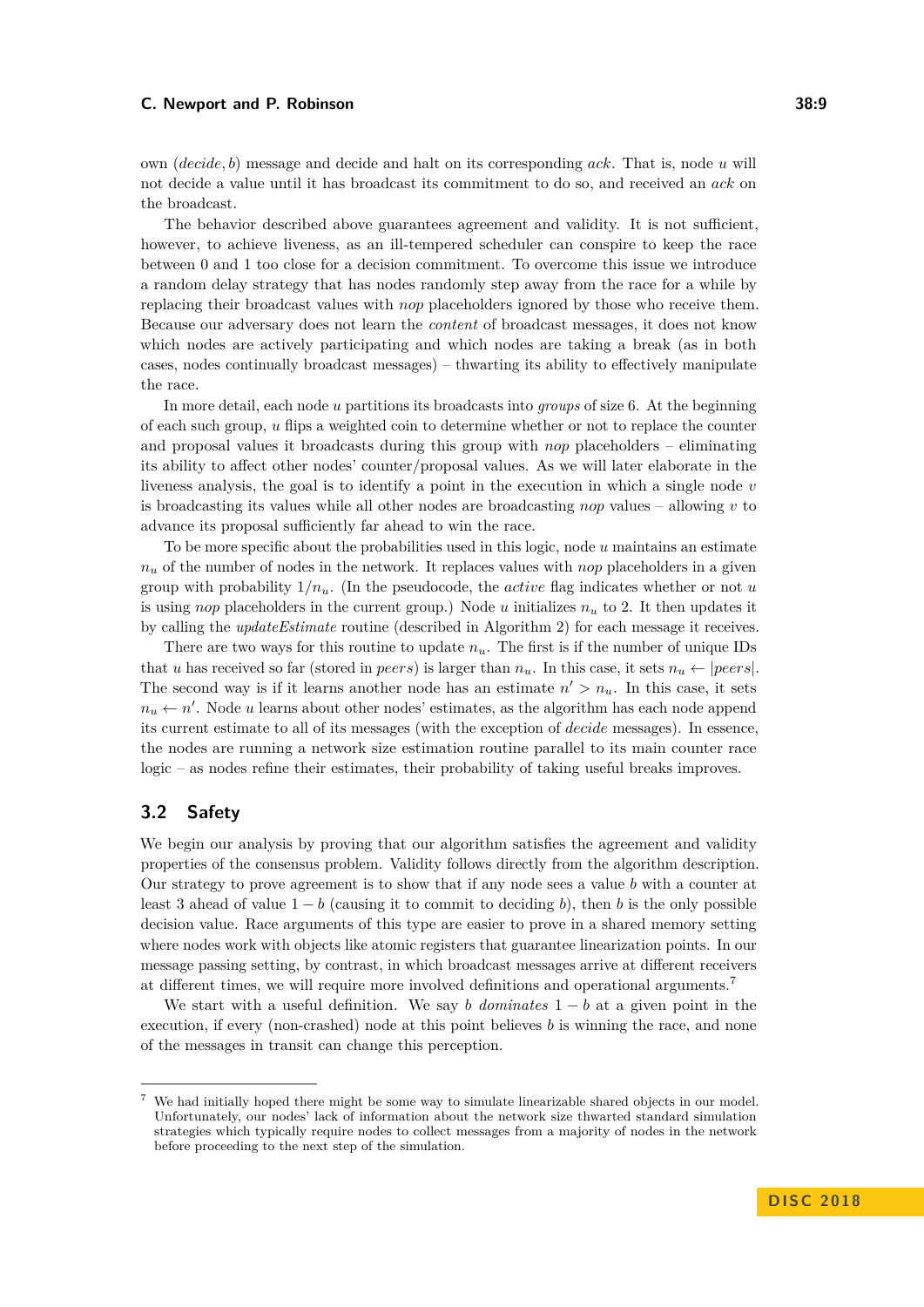#### **38:10 Fault-Tolerant Consensus with an Abstract MAC Layer**

To formalize this notion we need some notation. In the following, we say *at point t* (or *at t*), with respect to an event *t* from the message schedule of an execution  $\alpha$ , to describe the state of the system immediately after event *t* (and any associated steps that execute atomically with *t*) occurs. We also use the notation *in transit at t* to describe messages that have been broadcast but not yet received at every non-crashed receiver at *t*.

**Definition 1.** Fix an execution  $\alpha$ , event t in the corresponding message schedule  $msg[\alpha]$ , consensus value  $b \in \{0, 1\}$ , and counter value  $c \geq 0$ . We say  $\alpha$  is  $(b, c)$ *-dominated* at t if the following conditions are true:

- 1. For every node *u* that is not crashed at *t*:  $\hat{c}_{u}^{(b)}[t] > c$  and  $\hat{c}_{u}^{(1-b)}[t] \leq c$ , where at point *t*,  $\hat{c}_{u}^{(b)}[t]$  (resp.  $\hat{c}_{u}^{(1-b)}[t]$ ) is the largest value *u* has sent or received in a counter message containing consensus value *b* (resp.  $1 - b$ ). If *u* has not sent or received any counter messages containing *b* (resp. 1 – *b*), then by default it sets  $\hat{c}_u^{(b)}[t] \leftarrow 0$  (resp.  $\hat{c}_u^{(1-b)}[t] \leftarrow 0$ ) in making this comparison.
- **2.** For every message of the form  $(counter, id, 1 b, c', n')$  that is in transit at  $t: c' \leq c$ .

The following lemma formalizes the intuition that once an execution becomes dominated by a given value, it remains dominated by this value.

<span id="page-9-0"></span> $\blacktriangleright$  **Lemma 2.** *Assume some execution*  $\alpha$  *is* (*b, c*)*-dominated at point t. It follows that*  $\alpha$  *is*  $(b, c)$ -dominated at every  $t'$  that comes after  $t$ .

**Proof.** In this proof, we focus on the suffix of the message schedule *msg*[*α*] that begins with event *t*. For simplicity, we label these events  $E_1, E_2, E_3, \dots$ , with  $E_1 = t$ . We will prove the lemma by induction on this sequence.

The base case  $(E_1)$  follows directly from the lemma statement. For the inductive step, we must show that if  $\alpha$  is  $(b, c)$ -dominated at point  $E_i$ , then it will be dominated at  $E_{i+1}$  as well. By the inductive hypothesis, we assume the execution is dominated immediately before  $E_{i+1}$  occurs. Therefore, the only way the step is violated is if  $E_{i+1}$  transitions the system from dominated to non-dominated status. We consider all possible cases for  $E_{i+1}$  and show none of them can cause such a transition.

The first case is if  $E_{i+1}$  is a  $crash_u$  event for some node  $u$ . It is clear that a crash cannot transition a system into non-dominated status.

The second case is if  $E_{i+1}$  is a  $recv(m)_u$  event for some node *u*. This event can only transition the system into a non-dominated status if *m* is a counter message that includes  $1 - b$  and a counter  $c' > c$ . For *u* to receive this message, however, means that the message was in transit immediately before  $E_{i+1}$  occurs. Because we assume the system is dominated at  $E_i$ , however, no such message can be in transit at this point (by condition 2 of the domination definition).

The third and final case is if  $E_{i+1}$  is a  $ack(m)_u$  event for some node *u*, that is combined with a  $\text{box}t(m')_u$  event, where  $m'$  is a counter message that includes  $1 - b$  and a counter  $c' > c$ . Consider the values  $\hat{c}_u^{(b)}$  and  $\hat{c}_u^{(1-b)}$  set by node *u* early in the steps associated with this  $ack(m)_u$  event. By our inductive hypothesis, which tells us that the execution is dominated right before this  $ack(m)_u$  event occurs, it must follow that  $\hat{c}_u^{(b)} > \hat{c}_u^{(1-b)}$  (as  $\hat{c}_u^{(b)} = \hat{c}_u^{(b)}[E_i]$ and  $\hat{c}_u^{(1-b)} = \hat{c}_u^{(1-b)}[E_i]$ . In the steps that immediately follow, therefore, node *u* will set  $v<sub>u</sub> \leftarrow b$ . It is therefore impossible for *u* to then broadcast a counter message with value  $v_u = 1 - b.$ 

To prove agreement, we are left to show that if a node commits to deciding some value *b*, then it must be the case that *b* dominates the execution at this point – making it the only possible decision going forward. The following helper lemma, which captures a useful property about counters, will prove crucial for establishing this point.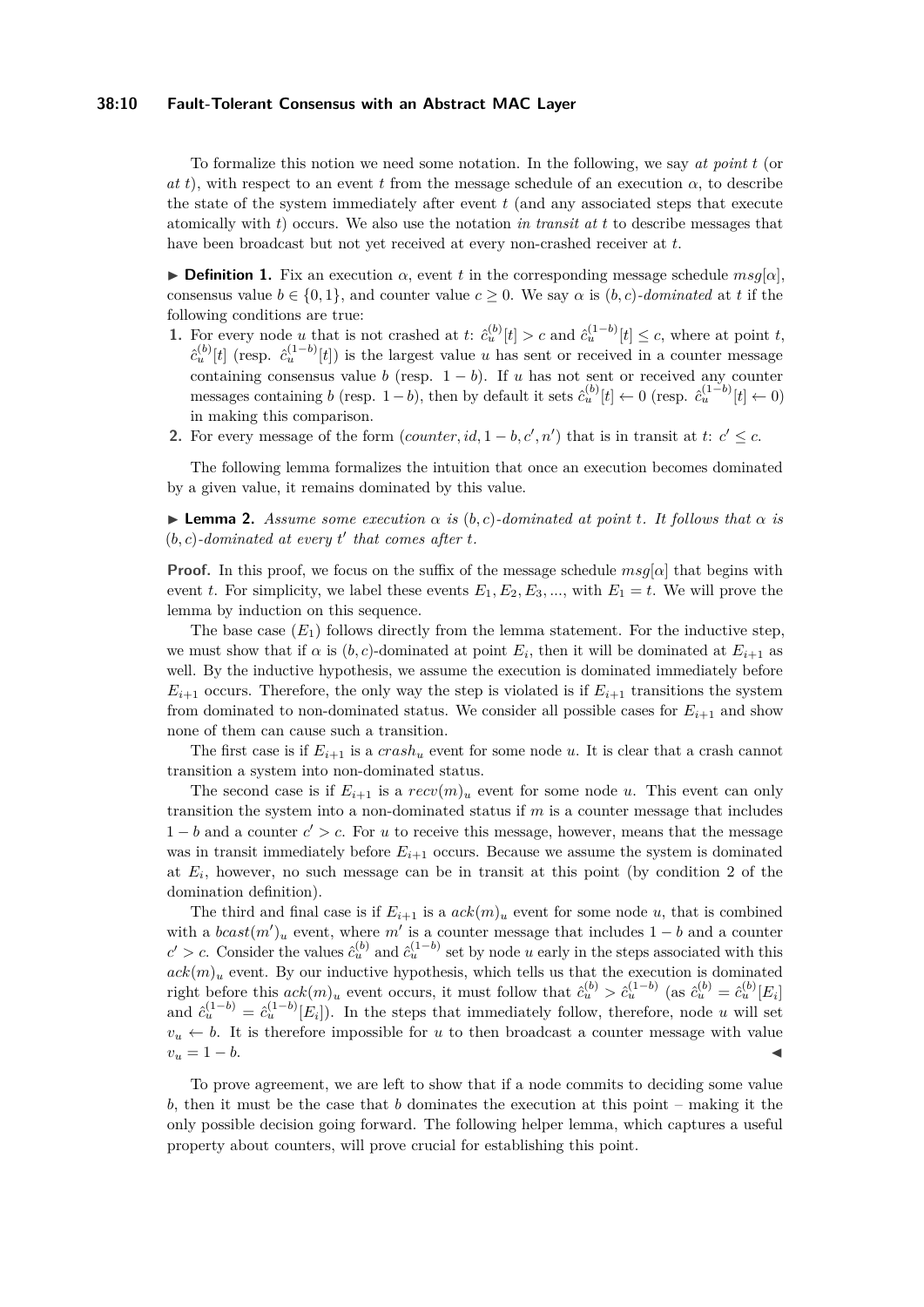<span id="page-10-0"></span>**I Lemma 3.** Assume event *t* in the message schedule of execution  $\alpha$  is combined with a  $\textit{bcast}(m)_v$ , where  $m = (\textit{counter}, id_v, c, b, n_v)$ , for some counter  $c > 0$ . It follows that prior *to t in*  $\alpha$ *, every node that is non-crashed at t received a counter message with counter*  $c - 1$ *and value b.*

**Proof.** Fix some  $t$ ,  $\alpha$ ,  $v$  and  $m = (counter, id_v, c, b, n_v)$ , as specified by the lemma statement. Let *t'* be the first event in  $\alpha$  such that at *t'* some node *w* has local counter  $c_w \geq c$  and value  $v_w = b$ . We know at least one such event exists as *t* and *v* satisfy the above conditions, so the earliest such event,  $t'$ , is well-defined. Furthermore, because  $t'$  must modify local counter and/or consensus values, it must also be an *ack* event.

For the purposes of this argument, let  $c_w$  and  $v_w$  be *w*'s counter and consensus value, respectively, immediately before  $t'$  is scheduled. Similarly, let  $c'_w$  and  $v'_w$  be these values immediately after  $t'$  and its steps complete (i.e., these values at point  $t'$ ). By assumption:  $c'_w \geq c$  and  $v'_w = b$ . We proceed by studying the possibilities for  $c_w$  and  $v_w$  and their relationships with  $c'_w$  and  $v'_w$ .

We begin by considering  $v_w$ . We want to argue that  $v_w = b$ . To see why this is true, assume for contradiction that  $v_w = 1 - b$ . It follows that early in the steps for *t'*, node *w* switches its consensus value from  $1 - b$  to *b*. By the definition of the algorithm, it only does this if at this point in the *ack* steps:  $\hat{c}_w^{(b)} > \hat{c}_w^{(1-b)} \geq c_w$  (the last term follows because  $c_w$ is included in the values considered when defining  $c_w^{(1-b)}$ ). Note, however, that  $c_w^{(b)}$  must be less than *c*. If it was greater than or equal to *c*, this would imply that a node ended an earlier event with counter  $\geq c$  and value  $b$  – contradicting our assumption that  $t'$  was the earliest such event. If  $c_w^{(b)} < c$  and  $c_w^{(b)} > c_w$ , then *w* must increase its  $c_w$  value during this event. But because  $\hat{c}_w^{(b)} > \hat{c}_w^{(1-b)} \ge c_w$ , the only allowable change to  $c_w$  would be to set it to  $\hat{c}_w^{(b)} < c$ . This contradicts the assumption that  $c'_w \geq c$ .

At this checkpoint in our argument we have argued that  $v_w = b$ . We now consider  $c_w$ . If  $c_w \geq c$ , then *w* starts *t*' with a sufficiently big counter – contradicting the assumption that *t*' is the earliest such event. It follows that  $c_w < c$  and  $w$  must increase this value during this event.

There are two ways to increase a counter; i.e., the two conditions in the *if/else-if* statement that follows the  $newm = \perp$  check. We start with the second condition. If  $\max\{\hat{c}_w^{(b)},\hat{c}_w^{(1-b)}\} > c_w$ , then *w* can set  $c_w$  to this maximum. If this maximum is equal to  $\hat{c}_{w}^{(b)}$ , then this would imply  $\hat{c}_{w}^{(b)} \geq c$ . As argued above, however, it would then follow that a node had a counter  $\geq c$  and value *b* before *t'*. If this is not true, then  $\hat{c}_w^{(1-b)} > c_w^{(b)}$ . If this was the case, however, *w* would have adopted value  $1 - b$  earlier in the event, contradicting the assumption that  $v'_w = b$ .

At this next checkpoint in our argument we have argued that  $v_w = b$ ,  $c_w < c$ , and *w* increases  $c_w$  to *c* through the first condition of the *if/else if*; i.e., it must find that  $\max\{\hat{c}_w^{(b)}, \hat{c}_w^{(1-b)}\} \leq c_w$  and  $m \neq nop$ . Because this condition only increases the counter by 1, we can further refine our assumption to  $c_w = c - 1$ .

To conclude our argument, consider the implications of the  $m \neq n \text{op}$  component of this condition. It follows that  $t'$  is an  $ack(m)_w$  for an actual message *m*. It cannot be the case that *m* is a *decide* message, as *w* will not increase its counter on acknowledging a *decide*. Therefore, *m* is a counter message. Furthermore, because counter and consensus values are not modified after broadcasting a counter message but before receiving its subsequent acknowledgment, we know  $m = (counter, id_w, c_w, v_w, *) = (counter, id_w, c - 1, b, *)$  (we replace the network size estimate with a wildcard here as these estimates could change during this period).

Because  $w$  has an acknowledgment for this  $m$ , by the definition of the model, prior to  $t'$ : every non-crashed node received a counter message with counter *c* − 1 and consensus value *b*. This is exactly the claim we are trying to prove.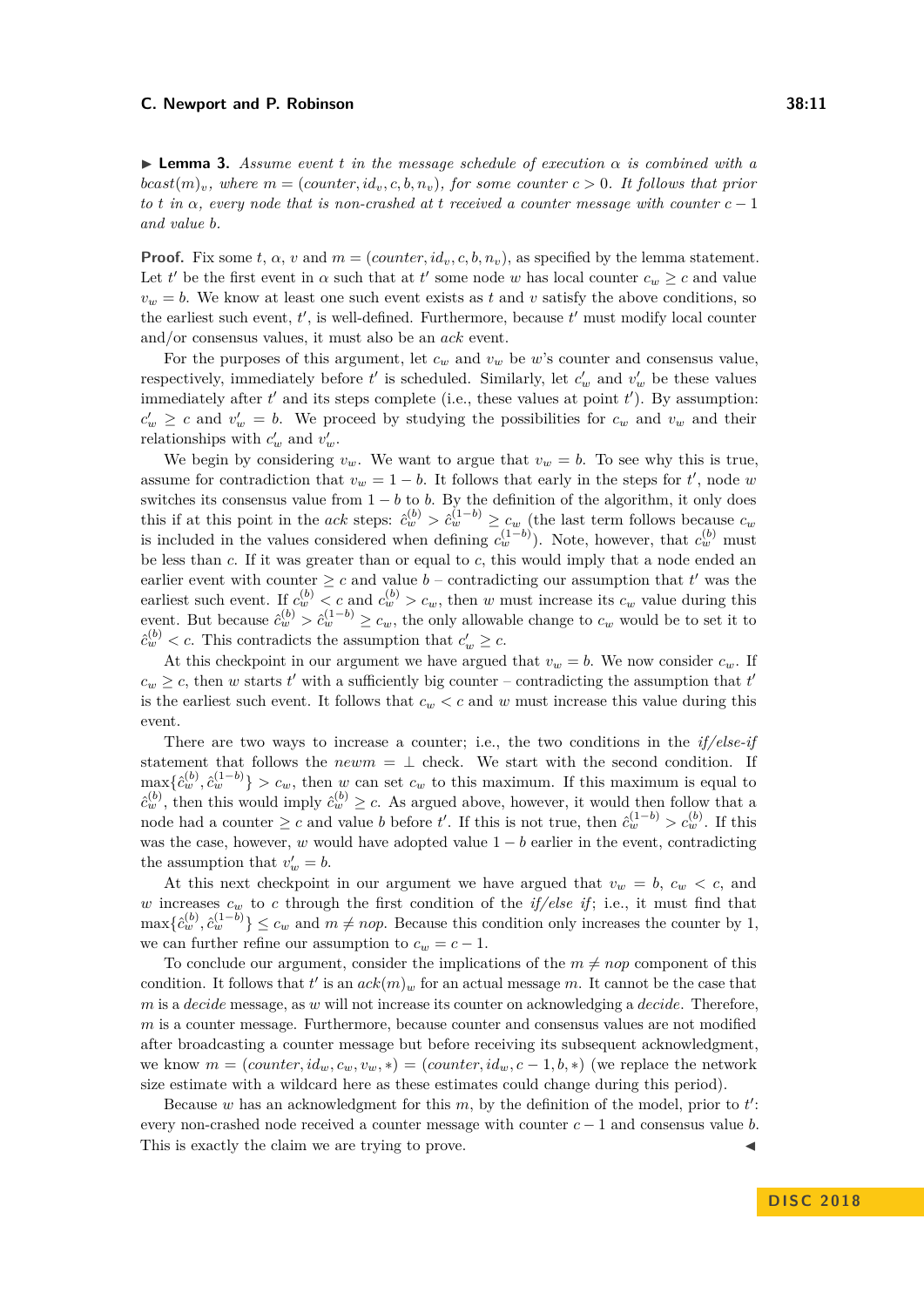#### **38:12 Fault-Tolerant Consensus with an Abstract MAC Layer**

Our main safety theorem leverages the above two lemmas to establish that committing to decide *b* means that *b* dominates the execution. The key idea is that counter values cannot become too stale. By Lemma [3,](#page-10-0) if some node has a counter *c* associated with proposal value 1 − *b*, then all nodes have seen a counter of size at least *c* − 1 associated with 1 − *b*. It follows that if some node thinks *b* is far ahead, then all nodes must think *b* is far ahead in the race (i.e., *b* dominates). Lemma [2](#page-9-0) then establishes that this dominance is permanent – making *b* the only possible decision value going forward.

#### ▶ **Theorem 4.** *The Counter Race Consensus algorithm satisfies validity and agreement.*

**Proof.** Validity follows directly from the definition of the algorithm. To establish agreement, fix some execution  $\alpha$  that includes at least one decision. Let *t* be the first  $ack$  event in  $\alpha$  that is combined with a broadcast of a *decide* message. We call such a step a *pre-decision* step as it prepares nodes to decide in a later step. Let *u* be the node at which this *ack* occurs and *b* be the value it includes in the *decide* message. Because we assume at least one process decides in  $\alpha$ , we know *t* exists. We also know it occurs before any decision.

During the steps associated with *t*, *u* sets *newm*  $\leftarrow$  (*decide, b*). This indicates the following is true:  $\hat{c}_u^{(b)} \geq \hat{c}_u^{(1-b)} + 3$ . Based on this condition, we establish two claims about the system at *t*, expressed with respect to the value  $\hat{c}_u^{(1-b)}$  during these steps:

*Claim 1.* The largest counter included with value  $1 - b$  in a counter message broadcast<sup>[8](#page-11-0)</sup> before *t* is no more than  $\hat{c}_u^{(1-b)} + 1$ .

Assume for contradiction that before *t* some *v* broadcast a counter message with value 1 − *b* and counter  $c > \hat{c}_u^{(1-b)} + 1$ . By Lemma [3,](#page-10-0) it follows that before *t* every non-crashed node receives a counter message with value  $1 - b$  and counter  $c - 1 \geq c_u^{(1-b)} + 1$ . This set of nodes includes *u*. This contradicts our assumption that at *t* the largest counter *u* has seen associated with  $1 - b$  is  $\hat{c}_u^{(1-b)}$ .

*Claim 2.* Before *t*, every non-crashed node has sent or received a counter message with  $\overline{a}$ value *b* and counter at least  $\hat{c}_u^{(1-b)} + 2$ .

By assumption on the values *u* has seen at *t*, we know that before *t* some node *v* broadcast a counter message with value *b* and counter  $c \geq \hat{c}_u^{(1-b)} + 3$ . By Lemma [3,](#page-10-0) it follows that before *t*, every node has sent or received a counter with value *b* and counter  $c - 1 \geq \hat{c}_u^{(1-b)} + 2.$ 

Notice that claim 1 combined with claim 2 implies that the execution is  $(b, \hat{c}_u^{(1-b)} + 1)$ dominated before *t*. By Lemma [2,](#page-9-0) the execution will remain dominated from this point forward. We assume *t* was the first pre-decision, and it will lead *u* to tell other nodes to decide *u* before doing so itself. Other pre-decision steps might occur, however, before all nodes have received  $u$ 's preference for  $b$ . With this in mind, let  $t'$  be any other pre-decision step. Because  $t'$  comes after  $t$  it will occur in a  $(b, \hat{c}_u^{(1-b)} + 1)$ -dominated system. This means that during the first steps of  $t'$ , the node will adopt  $b$  as its value (if it has not already done so), meaning it will also promote *b*.

To conclude, we have shown that once any node reaches a pre-decision step for a value *b*, then the system is already dominated in favor of *b*, and therefore *b* is the only possible decision value going forward. Agreement follows directly.

<span id="page-11-0"></span>Notice, in these claims, when we say a message is "broadcast" we only mean that the corresponding *bcast* event occurred. We make no assumption on which nodes have so far received this message.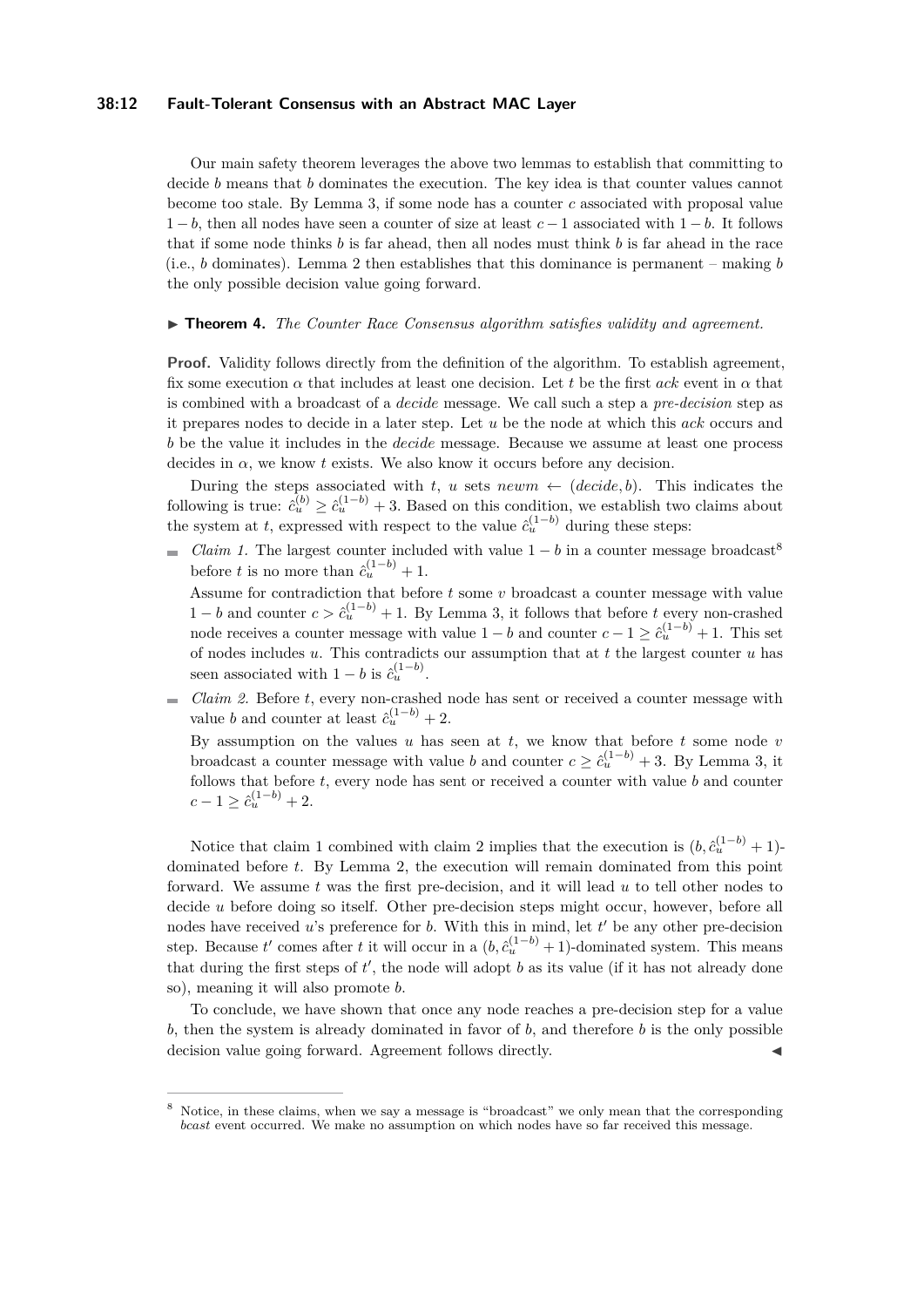# **3.3 Liveness**

We now turn our attention liveness. Our goal is to prove the following theorem:

<span id="page-12-1"></span> $\triangleright$  **Theorem 5.** With high probability, within  $O(n^3 \ln n)$  scheduled ack events, every node *executing counter race consensus has either crashed, decided, or received a decide message. In the limit, this termination condition occurs with probability* 1*.*

Notice that this theorem does not require a fair schedule. It guarantees its termination criteria (with high probability) after  $any O(n^3 \ln n)$  scheduled *ack* events, regardless of *which* nodes these events occur at. Once the system arrives at a state in which every node has either crashed, decided, or received a *decide* message, the execution is now univalent (only one decision value is possible going forward), and each non-crashed node *u* will decide after at most two additional *ack* events at *u*. [9](#page-12-0)

Our liveness proof is longer and more involved than our safety proof. This follows, in part, from the need to introduce multiple technical definitions to help identify the execution fragments sufficiently well-behaved for us to apply our probabilistic arguments. With this in mind, we divide the presentation of our liveness proof into two parts. The first part introduces the main ideas of the analysis and provides a road map of sorts to its component pieces. The second part, which contains the details, can be found in the full paper [\[42\]](#page-19-0).

## **3.3.1 Main Ideas**

Here we discuss the main ideas of our liveness proof. A core definition used in our analysis is the notion of an *x*-run. Roughly speaking, for a given constant integer  $x \geq 2$  and node *u*, we say an execution fragment *β* is an *x*-run for some node *u*, if it starts and ends with an *ack* event for *u*, it contains *x* total *ack* events for *u*, and no other node has more than *x ack* events interleaved. We deploy a recursive counting argument to establish that an execution fragment  $\beta$  that contains at least  $n \cdot x$  total *ack* events, must contain a sub-fragment  $\beta'$  that is an *x*-run for some node *u*.

To put this result to use, we focus our attention on  $(2c + 1)$ -runs, where  $c = 6$  is the constant used in the algorithm definition to define the length of a *group* (see Section [3.1](#page-7-1) for a reminder of what a group is and how it is used by the algorithm). A straightforward argument establishes that a  $(2c + 1)$ -run for some node *u* must contain at least one *complete group* for *u* – that is, it must contain all *c* broadcasts of one of *u*'s groups.

Combining these observations, it follows that if we partition an execution into *segments* of length  $n \cdot (2c + 1)$ , each such segment *i* contains a  $(2c + 1)$ -run for some node  $u_i$ , and each such run contains a complete group for  $u_i$ . We call this complete group the *target group*  $t_i$ for segment *i* (if there are multiple complete groups in the run, choose one arbitrarily to be the target).

These target groups are the core unit to which our subsequent analysis applies. Our goal is to arrive at a target group  $t_i$  that is *clean* in the sense that  $u_i$  is *active* during the group (i.e., sends its actual values instead of *nop* placeholders), and all broadcasts that arrive at *u* during this group come from *non-active* nodes (i.e., these received messages contain *nop* placeholders instead of values). If we achieve a *clean* group, then it is not hard to show that  $u_i$  will advance its counter at least  $k$  ahead of all other counters, pushing all other nodes into the termination criteria guaranteed by Theorem [5.](#page-12-1)

<span id="page-12-0"></span><sup>9</sup> In the case where *u* receives a *decide* message, the first *ack* might correspond to the message it was broadcasting when the *decide* arrived, and the second *ack* corresponds to the *decide* message that *u* itself will then broadcast. During this second *ack*, *u* will decide and halt.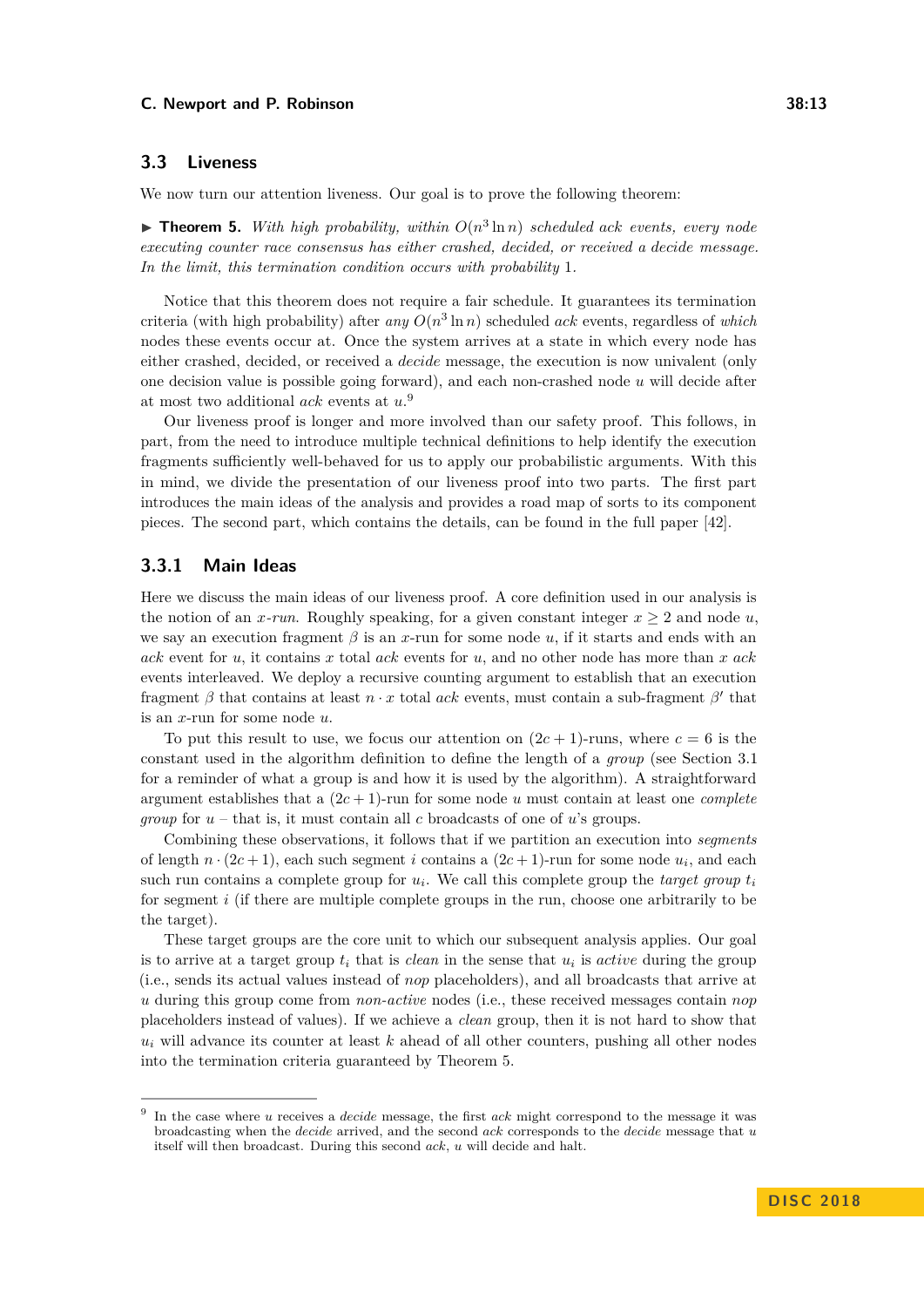#### **38:14 Fault-Tolerant Consensus with an Abstract MAC Layer**

To prove clean groups are sufficiently likely, our analysis must overcome two issues. The first issue concerns network size estimations. Fix some target group  $t_i$ . Let  $P_i$  be the nodes from which *u<sup>i</sup>* receives at least one message during *t<sup>i</sup>* . If all of these nodes have a network size estimate of at least  $n_i = |P_i|$  at the start of  $t_i$ , we say the group is *calibrated*. We prove that if  $t_i$  is calibrated, then it is clean with a probability in  $\Omega(1/n)$ .

The key, therefore, is proving most target groups are calibrated. To do so, we note that if some  $t_i$  is not calibrated, it means at least one node used an estimate strictly less than *n<sup>i</sup>* when it probabilistically defined *active* at the beginning of this group. During this group, however, all nodes will receive broadcasts from at least  $n_i$  unique nodes, increasing all network estimates to size at least  $n_i$ <sup>[10](#page-13-0)</sup> Therefore, each target group that fails to be calibrated increases the minimum network size estimate in the system by at least 1. It follows that at most *n* target groups can be non-calibrated.

The second issue concerns probabilistic dependencies. Let  $E_i$  be the event that target group  $t_i$  is clean and  $E_j$  be the event that some other target group  $t_j$  is clean. Notice that  $E_i$  and  $E_j$  are not necessarily independent. If a node *u* has a group that overlaps both  $t_i$  and  $t_i$ , then its probabilistic decision about whether or not to be active in this group impacts the potential cleanliness of both  $t_i$  and  $t_j$ .

Our analysis tackles these dependencies by identifying a subset of target groups that are pairwise independent. To do so, roughly speaking, we process our target groups in order. Starting with the first target group, we mark as unavailable any future target group that overlaps this first group (in the sense described above). We then proceed until we arrive at the next target group *not* marked unavailable and repeat the process. Each available target group marks at most  $O(n)$  future groups as unavailable. Therefore, given a sufficiently large set *T* of target groups, we can identify a subset *T'*, with a size in  $\Omega(|T|/n)$ , such that all groups in  $T'$  are pairwise independent.

We can now pull together these pieces to arrive at our main liveness complexity claim. Consider the first  $O(n^3 \ln n)$  *ack* events in an execution. We can divide these into  $O(n^2 \ln n)$ segments of length  $(2c + 1)n \in \Theta(n)$ . We now consider the target groups defined by these segments. By our above argument, there is a subset *T'* of these groups, where  $|T'| \in \Omega(n \ln n)$ , and all target groups in  $T'$  are mutually independent. At most  $n$  of these remaining target groups are not calibrated. If we discard these, we are left with a slightly smaller set, of size still  $\Omega(n \ln n)$ , that contains only calibrated and pairwise independent target groups.

We argued that each calibrated group has a probability in  $\Omega(1/n)$  of being clean. Leveraging the independence between our identified groups, a standard concentration analysis establishes with high probability in *n* that at least one of these  $\Omega(n/\ln n)$  groups is clean – satisfying the Theorem statement.

### **3.4 Removing the Assumption of Unique IDs**

The consensus algorithm described in this section assumes unique IDs. We now show how to eliminate this assumption by describing a strategy that generates unique IDs w.h.p., and discuss how to use this as a subroutine in our consensus algorithm.

We make use of a simple tiebreaking mechanism as follows: Each node *u* proceeds by iteratively extending a (local) random bit string that eventually becomes unique among the nodes. Initially, *u* broadcasts bit *b*1, which is initialized to 1 (at all nodes), and each time *u*

<span id="page-13-0"></span> $10$  This summary is eliding some subtle details tackled in the full analysis concerning which broadcasts are guaranteed to be received during a target group. But these details are not important for understanding the main logic of this argument.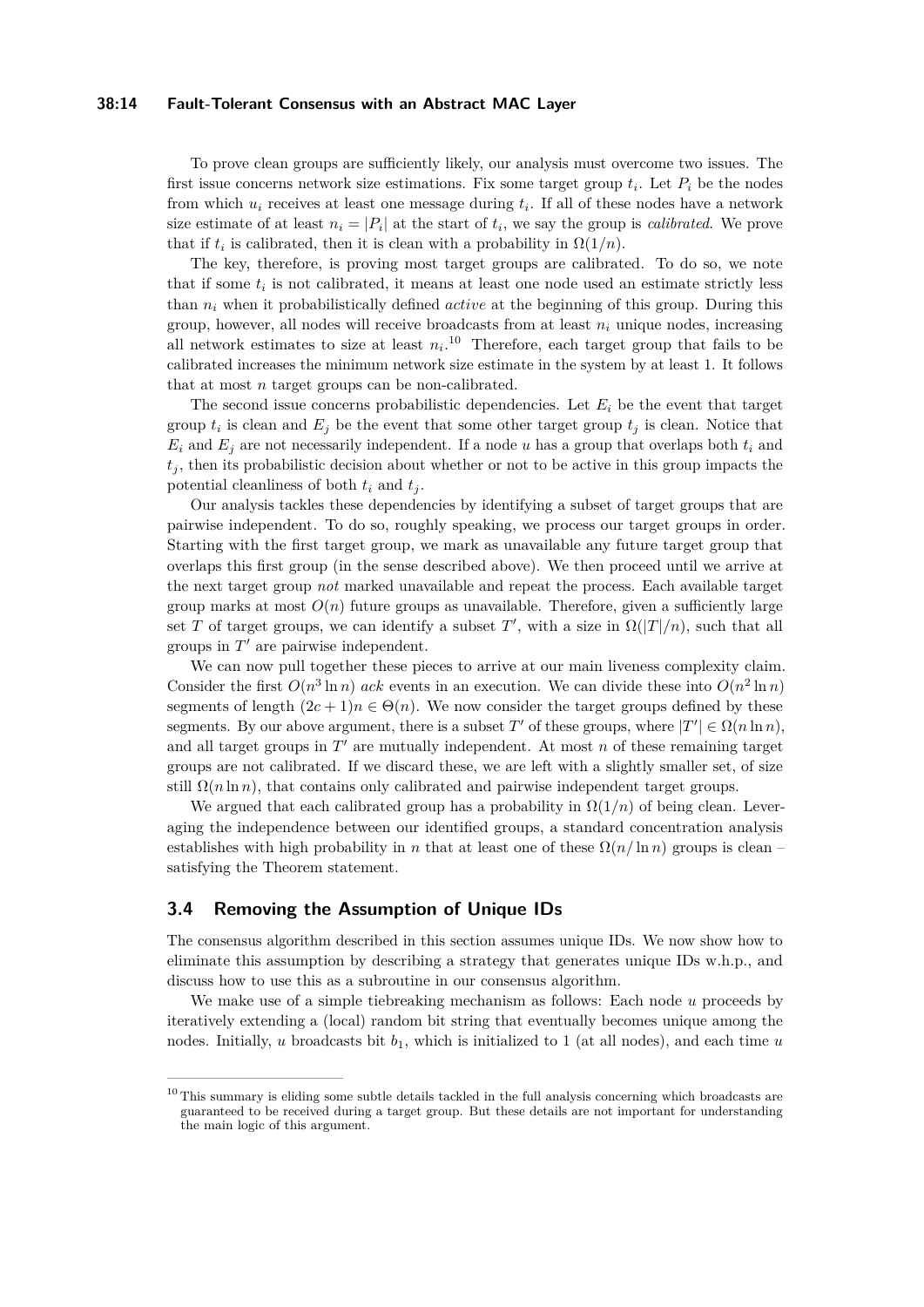samples a new bit *b*, it appends *b* to its current string and broadcasts the result. For instance, suppose that *u*'s most recently broadcast bit string is  $b_1 \ldots b_i$ . Upon receiving  $ack(b_1 \ldots b_i)$ , node *u* checks if it has received a message identical to  $b_1 \ldots b_i$ . If it did not receive such a message, then *u* adopts  $b_1 \ldots b_i$  as its ID and stops. Otherwise, some distinct node must have sampled the same sequence of bits as *u* and, in this case, the ID  $b_1 \ldots b_i$  is considered to be already taken. (Note that nodes do not take receive events for their own broadcasts.) Node *u* continues by sampling its  $(i + 1)$ -th bit  $b_{i+1}$  uniformly at random, and then broadcasts the string  $b_1 \tldots b_i b_{i+1}$ , and so forth. In the full paper [\[42\]](#page-19-0), we prove the following result and describe how to combine it with our consensus algorithm:

**Find 1. Consider an execution**  $\alpha$  of the tiebreaking algorithm. Let  $t_u$  be an event in *the message schedule*  $msg[\alpha]$  *such that node u is scheduled for*  $\Omega(\log n)$  *ack events before*  $t_u$ *. Then, for each correct node u, it holds that u has a unique ID of*  $O(\log n)$  *bits with high probability at tu.*

# <span id="page-14-0"></span>**4 Almost-Everywhere Agreement**

In the previous section, we showed how to solve consensus in  $O(n^3 \log n)$  events. Here we show how to improve this bound by a near linear factor by loosening the agreement guarantees. In more detail, we consider a weaker variant of consensus, introduced in [\[18\]](#page-17-7), called *almosteverywhere agreement*. This variation relaxes the agreement property of consensus such that  $o(n)$  nodes are allowed to decide on conflicting values so long as the remaining nodes all decide the same value. For many problems that use consensus as a subroutine, this relaxed agreement property is sufficient.

In more detail, we present an algorithm for solving almost-everywhere agreement in the abstract MAC layer model when nodes start with arbitrary (not necessarily binary) input values. The algorithm consists of two phases. We present the pseudo code in the full paper [\[42\]](#page-19-0).

**Phase 1.** In this phase, nodes try to obtain an estimate of the network size by performing local coin flipping experiments. Each node *u* records the number of times that its coin comes up tails before observing the first heads in a variable *X*. Then, *u* broadcasts its value of *X* once, and each node updates *X* to the highest outcome that it has seen until it receives the *ack* for its broadcast. In our analysis, we show that, by the end of Phase 1, variable *X* is an approximation of  $log_2(n)$  with an additive  $O(log \log n)$  term, for all nodes in a large set called *EST*, and hence  $N := 2^X$  is a good approximation of the network size *n* for any node in *EST*.

**Phase 2.** Next, we use *X* and *N* as parameters of a randomly rotating leader election procedure. Each node decides after  $T = \Theta(N \log^3(N) \log \log(N))$  *rounds*. (Note that due to the asynchronous nature of the abstract MAC layer model, different nodes might be executing in different rounds at the same point in time.) We now describe the sequence of steps comprising a round in more detail: A node *u* becomes active with probability  $1/N_u$  at the start of each round.<sup>[11](#page-14-1)</sup> If it is active, then *u* samples a random rank  $\rho$  from a range polynomial in  $X_u$ , and broadcasts a message  $\langle r, \rho, val \rangle$  where *val* refers to its current consensus input value. To ensure that the scheduler cannot derive any information about

<span id="page-14-1"></span><sup>&</sup>lt;sup>11</sup>We use the convention  $N_u$  when referring to the local variable *N* of a specific node *u*.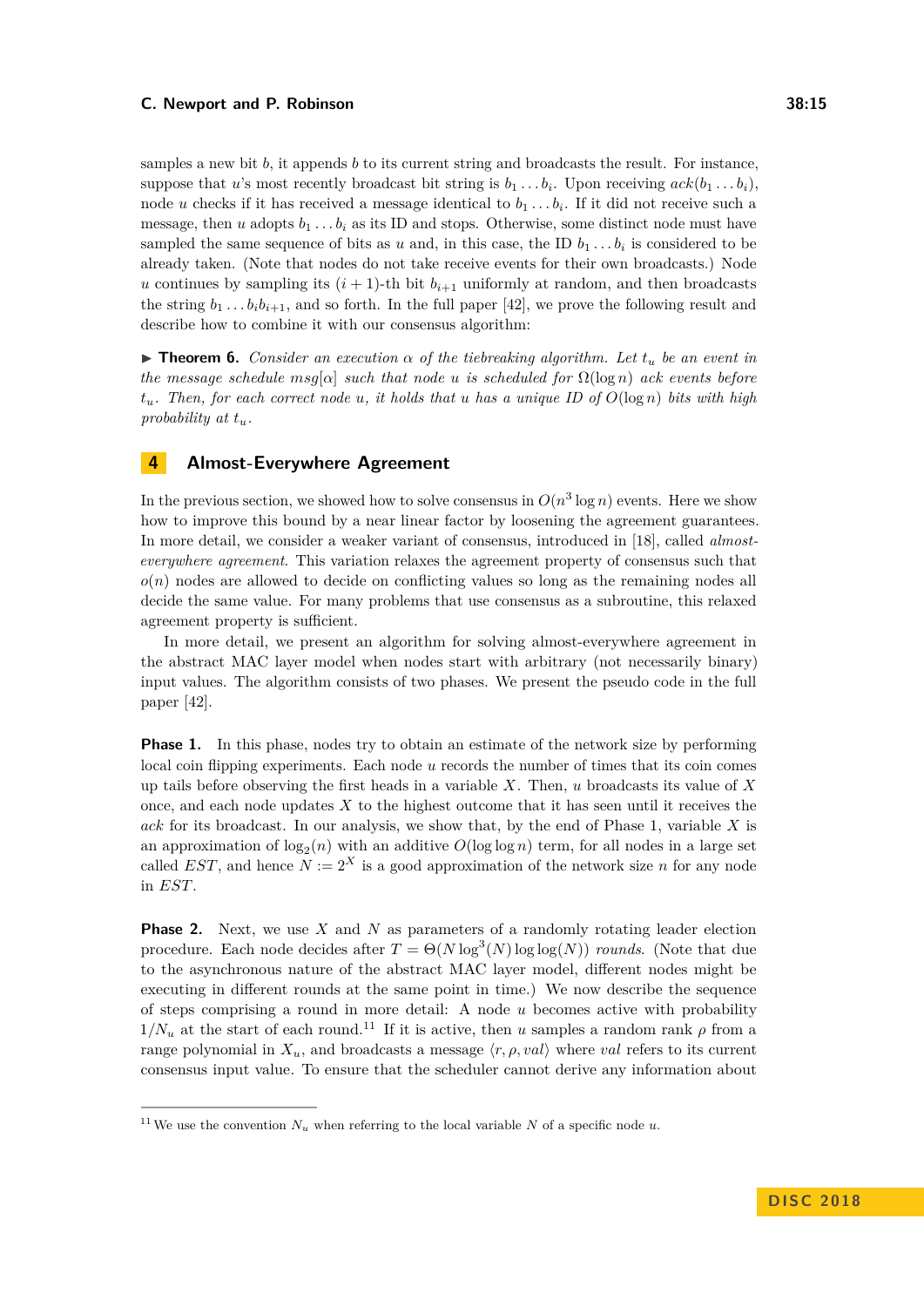#### **38:16 Fault-Tolerant Consensus with an Abstract MAC Layer**

whether a node is active in a round, inactive nodes simply broadcast a dummy message with infinite rank. While an (active or inactive) node *v* waits for its *ack* for round *r*, it keeps track of all received messages and defers processing of a message sent by a node in some round  $r' > r$  until the event in which *v* itself starts round  $r'$ . On the other hand, if a received message was sent in  $r' < r$ , then *v* simply discards that late message as it has already completed  $r'$ . Node  $v$  uses the information of messages originating from the same round r to update its consensus input value, if it receives such a message from an active node that has chosen a smaller rank than its own. (Recall that inactive nodes have infinite rank.) After *v* has finished processing the received messages, it moves on the next round.

We first provide some intuition why it is insufficient to focus on a round *r* where the "earliest" node is also active: Ideally, we want the node *w*<sup>1</sup> that is the first to receive its *ack* for round *r* to be active *and* to have the smallest rank among all active nodes in round *r*, as this will force all other (not-yet decided) nodes to adopt *w*1's value when receiving their own round *r ack*, ensuring a.e. agreement. However, it is possible that  $w_1$  and also the node  $w_2$ that receives its round *r ack* right after *w*1, are among the few nodes that ended up with a small (possibly constant) value of *X* after Phase 1. We cannot use the size of *EST* to reason about this probability, as some nodes are much likelier to be in *EST* than others, depending on the schedule of events in Phase 1. In that case, it could happen that both  $w_1$  and  $w_2$ become active and choose a rank of 1. Note that it is possible that the receive steps of their broadcasts are scheduled such that roughly half of the nodes receive *w*1's message before  $w_2$ 's message, while the other half receive  $w_2$ 's message first. If  $w_1$  and  $w_2$  have distinct consensus input values, then it can happen that both consensus values gain large support in the network as a result.

To avoid this pitfall, we focus on a set of rounds where all nodes *not* in *EST* have already terminated Phase 2 (and possibly decided on a wrong value): from that point onwards, only nodes with sufficiently large values of *X* and *N* keep trying to become active. We can show that every node in *EST* has a probability of at least  $\Omega(1/(n \log n))$  to become active and a probability of  $\Omega(1/\log n)$  to have chosen the smallest rank among all nodes that are active in the same round. Thus, when considering a sufficiently large set of rounds, we can show that the event, where the first node in *EST* that receives its *ack* in round *r* becomes active and also chooses a rank smaller than the rank of any other node active active in the same round, happens with probability  $1 - o(1)$ .

In the full paper [\[42\]](#page-19-0), we formalize the above discussion by proving the following main theorem regarding this algorithm:

▶ **Theorem 7.** With high probability, the following two properties are true of our almost*everywhere consensus algorithm:* (1) within  $O(n^2 \log^4 n \cdot \log \log n)$  *scheduled ack events, every node has either crashed, decided, or will decided after it is next scheduled; (b) all but at most o*(*n*) *nodes that decide, decide the same value.*

# <span id="page-15-0"></span>**5 Lower Bound**

We conclude our investigation by showing a separation between the abstract MAC layer model and the related asynchronous message passing model. In more detail, we prove below that fault-tolerant consensus with constant success probability is impossible in a variation of the asynchronous message passing model where nodes are provided only a constant-fraction approximation of the network size and communicate using (blind) broadcast. This bounds holds even if we assume no crashes and provide nodes unique ids from a small set. Notice, in the abstract MAC layer model, we solve consensus with broadcast under the harsher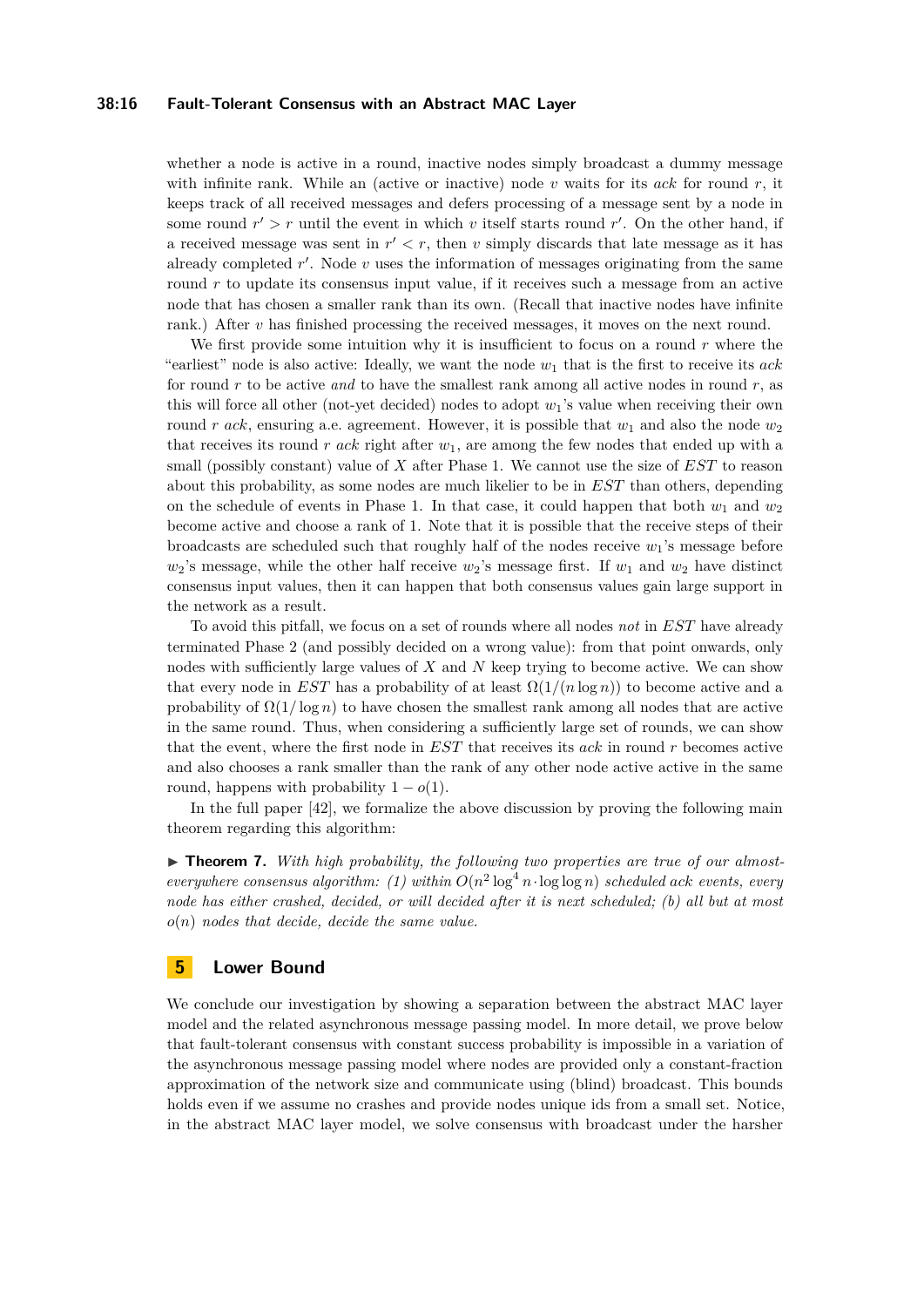**Algorithm 3** Almost-everywhere agreement in the abstract MAC layer model. Code for

```
node u.
 1: val \leftarrow consensus input value
 2: ... Phase 1
 3: initialize X \leftarrow 0; R \leftarrow \emptyset4: while flip\_coin() = heads do
 5: X \leftarrow X + 16: \textbf{bcast}(X)7: while waiting for ack do
 8: add received messages to R
 9: X \leftarrow \max(R \cup \{X\})10: N \leftarrow 2^X11: ... Phase 2
12: T \leftarrow \lceil cN \log^3(N) \log \log(N) \rceil, where c is a sufficiently large constant.
13: initialize array of sets R[1], \ldots, R[T] \leftarrow \emptyset14: for i \leftarrow 1, \ldots, T do \triangleright Start of round i at u
15: u becomes active with probability \frac{1}{N}16: if u is active then
17: \rho \leftarrow \text{unif. at random sampled integer from } [1, X^4]18: else
19: \rho \leftarrow \infty20: bcast(\langle i, \rho, val \rangle)21: while waiting for ack do
22: add received messages to R[i]
23: for each message m = \langle i', \rho', val' \rangle \in R[i] do
24: if i' = i and \rho▷ Received message from node with smaller rank
25: val \leftarrow val'26: else if i' > i then
                                          \triangleright Received message from node active in future round
27: add m to R[i']28: else
29: discard message m
30: decide on val
```
constraints of no network size information, no ids, and crash failures. The difference is the fact that the broadcast primitive in the abstract MAC layer model includes an acknowledgment. This acknowledgment is therefore revealed to be the crucial element of the our model that allows algorithms to overcome lack of network information. We note that this bound is a generalization of the result from [\[1\]](#page-17-18), which proved deterministic consensus was impossible under these constraints. In the full paper [\[42\]](#page-19-0), we show that, for any given randomized algorithm we can construct scenarios that are indistinguishable for the nodes, thus causing conflicting decisions.

▶ **Theorem 8.** *Consider an asynchronous network of n nodes that communicate by broadcast and suppose that nodes are unaware of the network size n, but have knowledge of an integer that is guaranteed to be a 2-approximation of n. No randomized algorithm can solve binary consensus with a probability of success of at least*  $1 - \epsilon$ , for any constant  $\epsilon < 2 - \sqrt{3}$ . This *holds even if nodes have unique identifiers chosen from a range of size at least* 2*n and all nodes are correct.*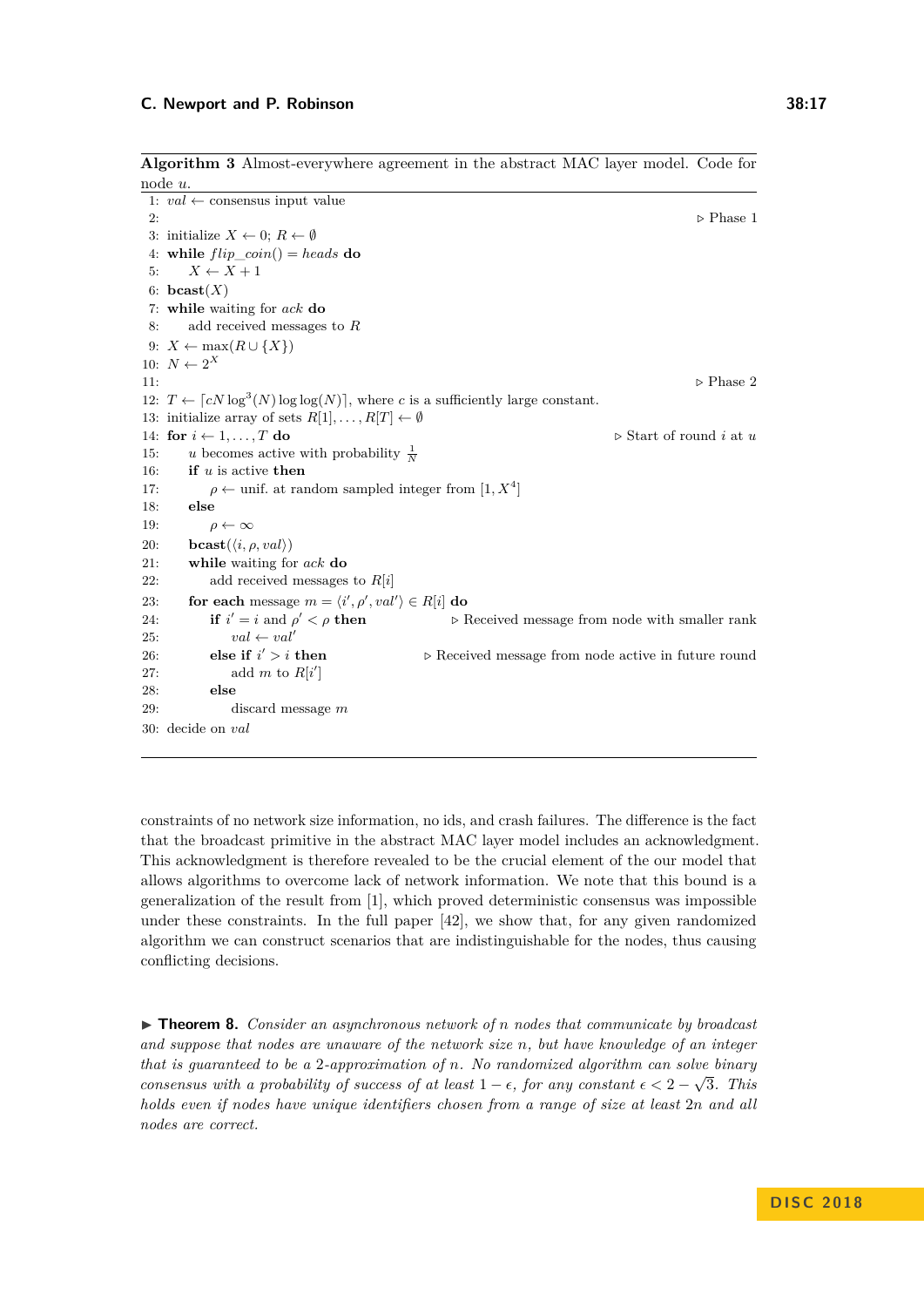#### **References**

- <span id="page-17-18"></span>**1** Mohssen Abboud, Carole Delporte-Gallet, and Hugues Fauconnier. Agreement without knowing everybody: a first step to dynamicity. In *Proceedings of the International Conference on New Technologies in Distributed Systems*, 2008.
- <span id="page-17-8"></span>**2** Marcos Kawazoe Aguilera, Wei Chen, and Sam Toueg. Failure detection and consensus in the crash-recovery model. *Distributed computing*, 13(2):99–125, 2000.
- <span id="page-17-16"></span>**3** Eduardo AP Alchieri, Alysson Neves Bessani, Joni da Silva Fraga, and Fabíola Greve. Byzantine consensus with unknown participants. In *Proceedings of the International Conference on the Principles of Distributed Systems*. Springer, 2008.
- <span id="page-17-12"></span>**4** Khaled Alekeish and Paul Ezhilchelvan. Consensus in sparse, mobile ad hoc networks. *IEEE Transactions on Parallel and Distributed Systems*, 23(3):467–474, 2012.
- <span id="page-17-5"></span>**5** James Aspnes. Fast deterministic consensus in a noisy environment. *Journal of Algorithms*, 45(1):16–39, 2002.
- <span id="page-17-15"></span>**6** Hagit Attiya, Alla Gorbach, and Shlomo Moran. Computing in totally anonymous asynchronous shared memory systems. *Information and Computation*, 173(2):162–183, 2002.
- <span id="page-17-19"></span>**7** John Augustine, Gopal Pandurangan, Peter Robinson, and Eli Upfal. Distributed agreement in dynamic peer-to-peer networks. *J. Comput. Syst. Sci.*, 81(7):1088–1109, 2015. [doi:10.1016/j.jcss.2014.10.005](http://dx.doi.org/10.1016/j.jcss.2014.10.005).
- <span id="page-17-0"></span>**8** R. Bar-Yehuda, O. Goldreich, and A. Itai. On the Time Complexity of Broadcast in Radio Networks: an Exponential Gap Between Determinism and Randomization. In *Proceedings of the ACM Conference on Distributed Computing*, 1987.
- <span id="page-17-4"></span>**9** Michael Ben-Or. Another advantage of free choice (extended abstract): Completely asynchronous agreement protocols. In *Proceedings of the ACM Conference on Distributed Computing*, pages 27–30. ACM, 1983.
- <span id="page-17-14"></span>**10** François Bonnet and Michel Raynal. Anonymous Asynchronous Systems: the Case of Failure Detectors. In *Proceedings of the International Conference on Distributed Computing*, 2010.
- <span id="page-17-17"></span>**11** David Cavin, Yoav Sasson, and André Schiper. Consensus with unknown participants or fundamental self-organization. In *ADHOC-NOW*, 2004.
- <span id="page-17-6"></span>**12** Tushar Deepak Chandra. Polylog randomized wait-free consensus. In *Proceedings of the ACM Conference on Distributed Computing*, 1996.
- <span id="page-17-13"></span>**13** Tushar Deepak Chandra and Sam Toueg. Unreliable failure detectors for reliable distributed systems. *Journal of the ACM*, 43(2):225–267, 1996.
- <span id="page-17-9"></span>**14** Alejandro Cornejo, Nancy Lynch, Saira Viqar, and Jennifer L Welch. Neighbor Discovery in Mobile Ad Hoc Networks Using an Abstract MAC Layer. In *Proceedings of the Annual Allerton Conference on Communication, Control, and Computing*, 2009.
- <span id="page-17-10"></span>**15** Alejandro Cornejo, Saira Viqar, and Jennifer L Welch. Reliable Neighbor Discovery for Mobile Ad Hoc Networks. *Ad Hoc Networks*, 12:259–277, 2014.
- <span id="page-17-1"></span>**16** A. Czumaj and W. Rytter. Broadcasting Algorithms in Radio Networks with Unknown Topology. *Journal of Algorithms*, 60:115–143, 2006.
- <span id="page-17-3"></span>**17** Sebastian Daum, Seth Gilbert, Fabian Kuhn, and Calvin Newport. Broadcast in the Ad Hoc SINR Model. In *Proceedings of the International Conference on Distributed Computing*, 2013.
- <span id="page-17-7"></span>**18** Cynthia Dwork, David Peleg, Nicholas Pippenger, and Eli Upfal. Fault tolerance in networks of bounded degree. *SIAM Journal on Computing*, 17(5):975–988, 1988.
- <span id="page-17-11"></span>**19** Michael J Fischer, Nancy A Lynch, and Michael S Paterson. Impossibility of distributed consensus with one faulty process. *Journal of the ACM*, 32(2), 1985.
- <span id="page-17-2"></span>**20** L. Gasieniec, D. Peleg, and Q. Xin. Faster Communication in Known Topology Radio Networks. *Distributed Computing*, 19(4):289–300, 2007.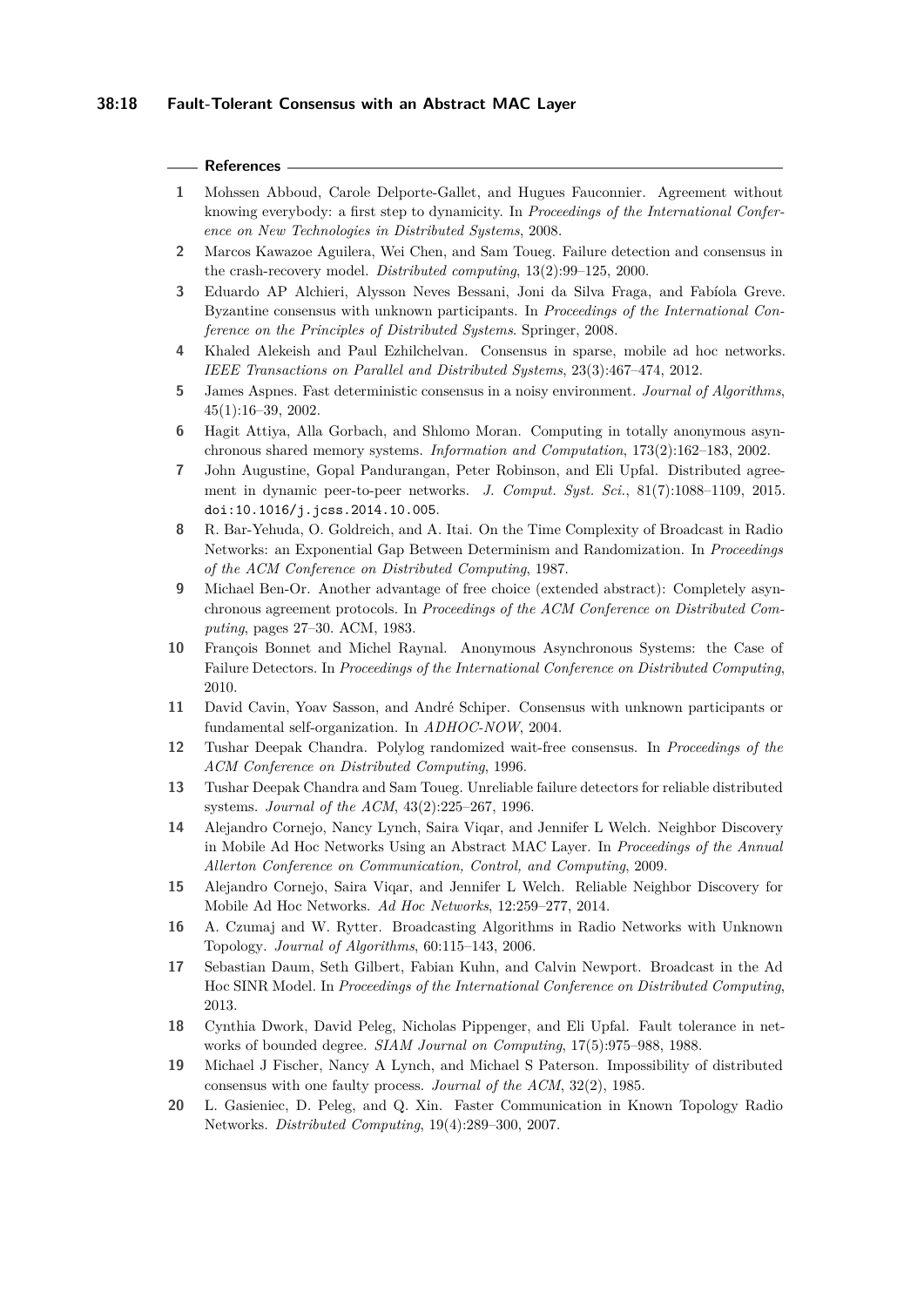- <span id="page-18-6"></span>**21** O. Goussevskaia, R. Wattenhofer, M.M. Halldorsson, and E. Welzl. Capacity of Arbitrary Wireless Networks. In *Proceedings of the IEEE International Conference on Computer Communications*, 2009.
- <span id="page-18-17"></span>**22** Fabiola Greve and Sebastien Tixeuil. Knowledge connectivity vs. synchrony requirements for fault-tolerant agreement in unknown networks. In *Proceedings of the IEEE/IFIP International Conference on Dependable Systems and Networks*, 2007.
- <span id="page-18-0"></span>**23** Rachid Guerraoui, Michel Hurfinn, Achour Mostéfaoui, Riucarlos Oliveira, Michel Raynal, and André Schiper. Consensus in asynchronous distributed systems: A concise guided tour. *Advances in Distributed Systems, Lecture Notes in Computer Science*, 1752:33–47, 2000.
- **24** Rachid Guerraoui and Andre Schiper. Consensus: the big misunderstanding [distributed fault tolerant systems]. In *Proceedings of the IEEE Computer Society Workshop on Future Trends of Distributed Computing Systems*, 1997.
- <span id="page-18-1"></span>**25** Rachid Guerraoui and André Schiper. The generic consensus service. *IEEE Transactions on Software Engineering*, 27(1):29–41, 2001.
- <span id="page-18-7"></span>**26** Magnus M. Halldorsson and Pradipta Mitra. Wireless Connectivity and Capacity. In *Proceedings of the ACM-SIAM Symposium on Discrete Algorithms*, 2012.
- <span id="page-18-8"></span>**27** Tomasz Jurdzinski, Dariusz R. Kowalski, Michal Rozanski, and Grzegorz Stachowiak. Distributed Randomized Broadcasting in Wireless Networks under the SINR Model. In *Proceedings of the International Conference on Distributed Computing*, 2013.
- <span id="page-18-3"></span>**28** Tomasz Jurdziński and Grzegorz Stachowiak. Probabilistic Algorithms for the Wakeup Problem in Single-Hop Radio Networks. In *Algorithms and Computation*, pages 535–549. Springer, 2002.
- <span id="page-18-15"></span>**29** Majid Khabbazian, Fabian Kuhn, Dariusz Kowalski, and Nancy Lynch. Decomposing Broadcast Algorithms Using Abstract MAC Layers. In *Proceedings of the International Workshop on the Foundations of Mobile Computing*, 2010.
- <span id="page-18-16"></span>**30** Majid Khabbazian, Fabian Kuhn, Nancy Lynch, Muriel Medard, and Ali ParandehGheibi. MAC Design for Analog Network Coding. In *Proceedings of the International Workshop on the Foundations of Mobile Computing*, 2011.
- <span id="page-18-18"></span>**31** Valerie King, Jared Saia, Vishal Sanwalani, and Erik Vee. Towards secure and scalable computation in peer-to-peer networks. In *Foundations of Computer Science, 2006. FOCS'06. 47th Annual IEEE Symposium on*, pages 87–98. IEEE, 2006.
- <span id="page-18-4"></span>**32** D.R. Kowalski and A. Pelc. Broadcasting in Undirected Ad Hoc Radio Networks. *Distributed Computing*, 18(1):43–57, 2005.
- <span id="page-18-14"></span>**33** Fabian Kuhn, Nancy Lynch, and Calvin Newport. The Abstract MAC Layer. In *Proceedings of the International Conference on Distributed Computing*, 2009.
- <span id="page-18-11"></span>**34** Fabian Kuhn, Nancy Lynch, and Calvin Newport. The Abstract MAC Layer. *Distributed Computing*, 24(3-4):187–206, 2011.
- <span id="page-18-12"></span>**35** Leslie Lamport. The part-time parliament. *ACM Transactions on Computer Systems*, 16(2):133–169, 1998.
- <span id="page-18-2"></span>**36** Nancy A Lynch. *Distributed algorithms*. Morgan Kaufmann, 1996.
- <span id="page-18-9"></span>**37** Thomas Moscibroda. The Worst-Case Capacity of Wireless Sensor Networks. In *Proceedings of the ACM/IEEE International Conference on Information Processing in Sensor Networks*, 2007.
- <span id="page-18-5"></span>**38** Thomas Moscibroda and Roger Wattenhofer. Maximal Independent Sets in Radio Networks. In *Proceedings of the ACM Conference on Distributed Computing*, 2005.
- <span id="page-18-10"></span>**39** Thomas Moscibroda and Roger Wattenhofer. The Complexity of Connectivity in Wireless Networks. In *Proceedings of the IEEE International Conference on Computer Communications*, 2006.
- <span id="page-18-13"></span>**40** Achour Mostefaoui and Michel Raynal. Solving consensus using Chandra-Touegs unreliable failure detectors. *Lecture Notes in Computer Science*, 1693:49–63, 1999.